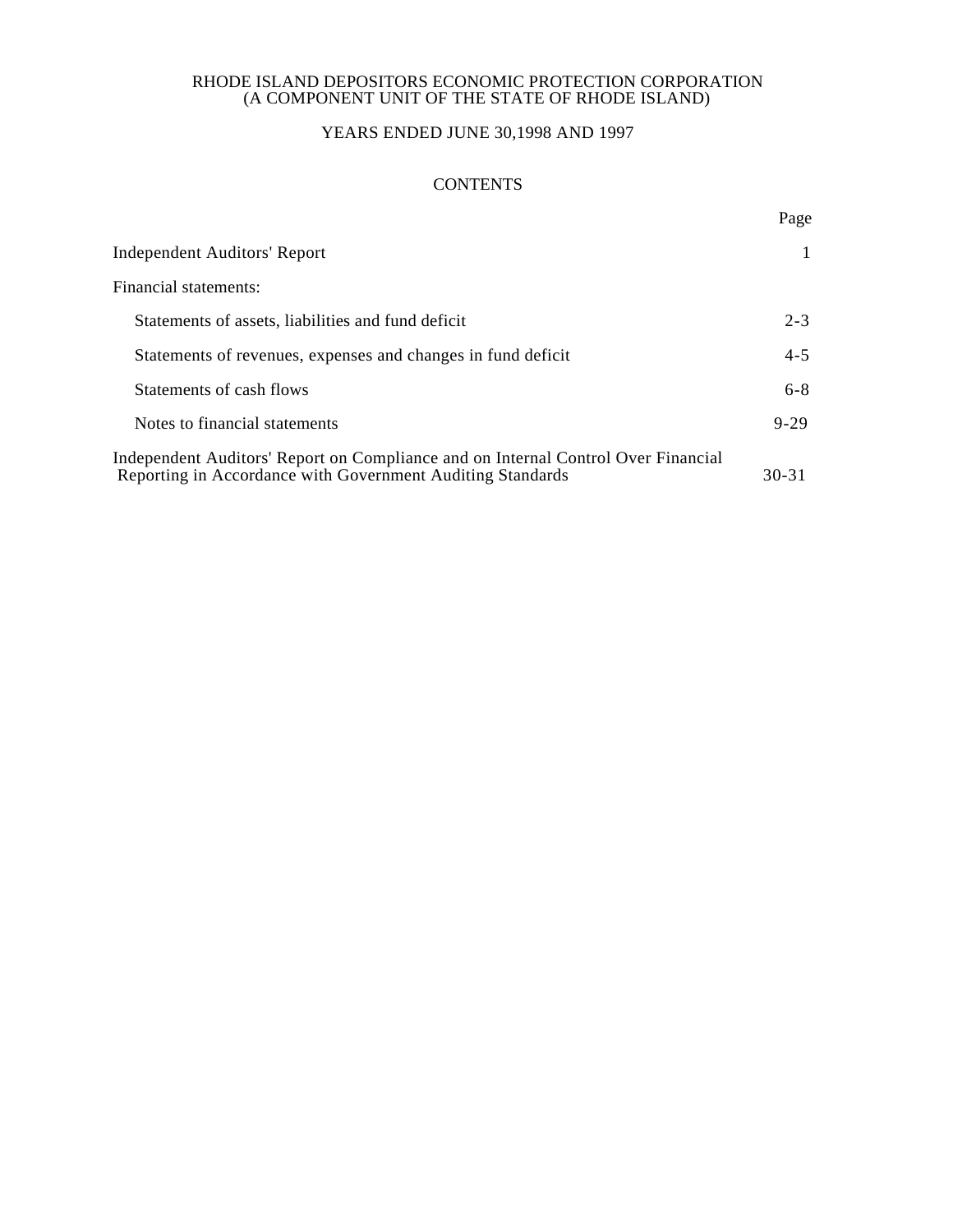YEARS ENDED JUNE 30,1998 AND 1997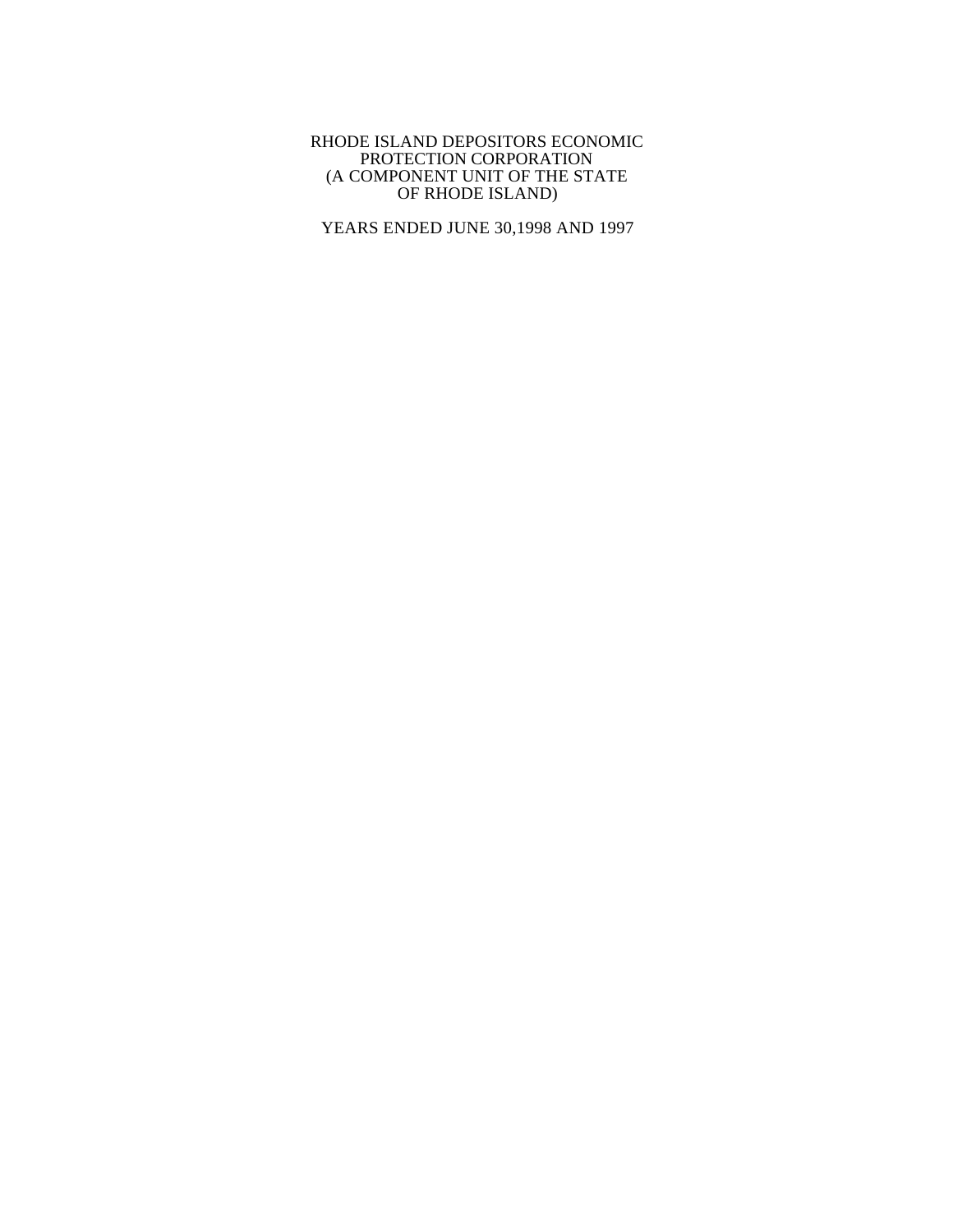#### **Independent Auditors' Report**

Joint Committee on Legislative Services, General Assembly, State of Rhode Island and Providence Plantations and Board of Directors of the Rhode Island Depositors Economic Protection Corporation

We have audited the accompanying statement of assets, liabilities and fund deficit of the Rhode Island Depositors Economic Protection Corporation (DEPCO), a component unit of the State of Rhode Island and Providence Plantations (the State), as of June 30, 1998, and the related statements of revenues, expenses and changes in fund deficit and cash flows for the year then ended. These financial statements are the responsibility of DEPCO's management. Our responsibility is to express an opinion on these financial statements based on our audit. The financial statements of DEPCO as of and for the year ended June 30, 1997 were audited by other auditors whose report dated August 29, 1997 expressed an unqualified opinion on those statements.

We conducted our audit in accordance with generally accepted auditing standards and the standards applicable to financial audits contained in Government Auditing Standards, issued by the Comptroller General of the United States. Those standards require that we plan and perform the audit to obtain reasonable assurance about whether the financial statements are free of material misstatement. An audit includes examining, on a test basis, evidence supporting the amounts and disclosures in the financial statements. An audit also includes assessing the accounting principles used and significant estimates made by management, as well as evaluating the overall financial statement presentation. We believe that our audit provides a reasonable basis for our opinion.

In our opinion, the financial statements referred to above present fairly, in all material respects, the financial position of DEPCO as of June 30, 1998, and the revenues, expenses and changes in fund deficit and cash flows for the year then ended, in conformity with generally accepted accounting principles.

As discussed in Notes 7 and 8 to the financial statements, DEPCO is dependent upon annual appropriations by the General Assembly of the State of Rhode Island and Providence Plantations of a portion of the State's sales tax revenue to fund debt service on its outstanding special obligation bonds.

In accordance with Government Auditing Standards we have also issued a report dated September 16, 1998 on our consideration of DEPCO's internal control over financial reporting and its compliance with laws and regulations.

September 16, 1998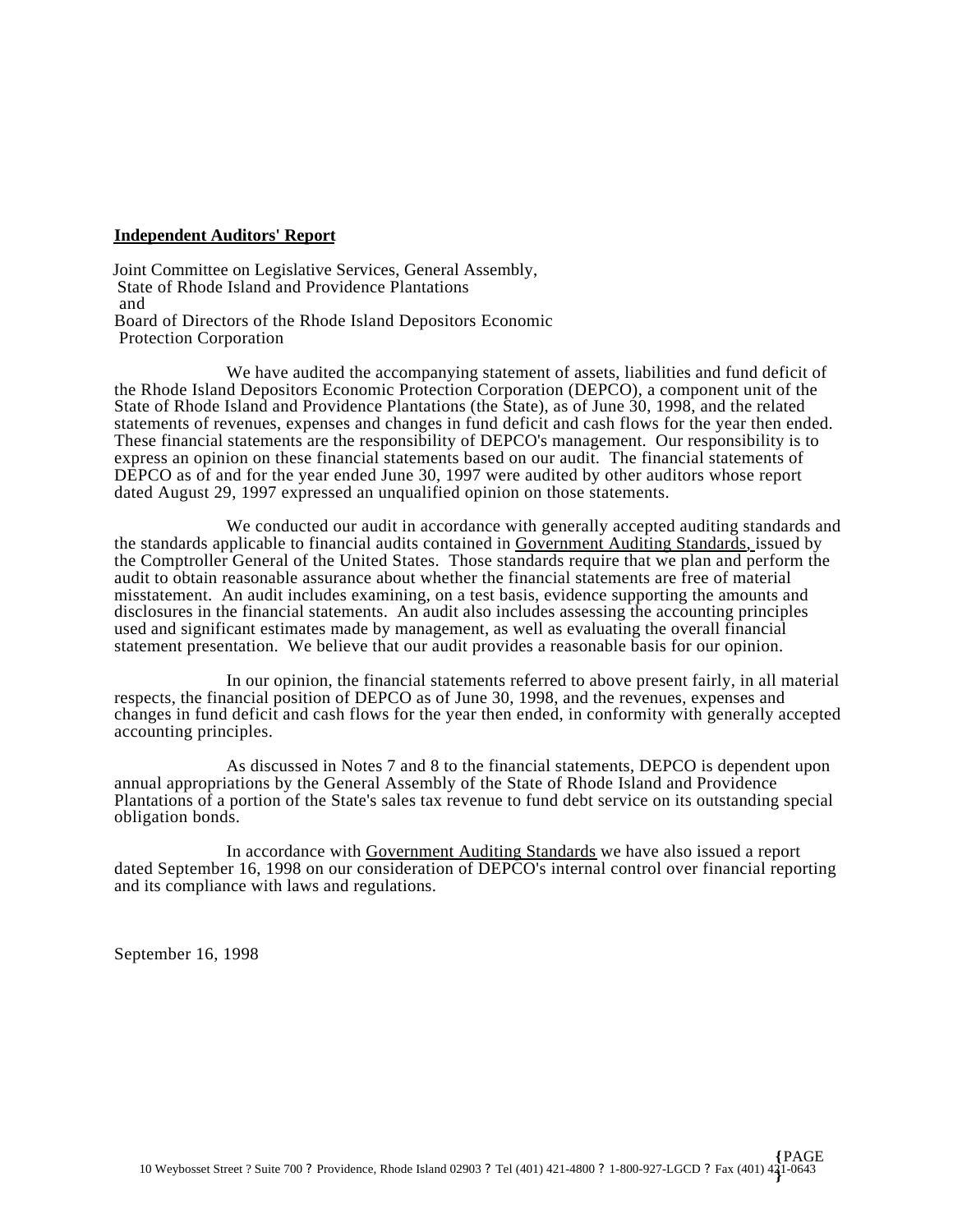# STATEMENTS OF ASSETS, LIABILITIES AND FUND DEFICIT

# JUNE 30, 1998 AND 1997

## ASSETS

|                                                         | 1998            | 1997              |
|---------------------------------------------------------|-----------------|-------------------|
| Cash and cash equivalents (Note 4)                      | \$<br>4,556,456 | \$<br>9,210,422   |
| Accounts receivable                                     | 119,839         | 214,785           |
| Loans, at fair value (Note 5)                           | 25,981,631      | 32, 342, 361      |
| Accrued interest receivable, loans                      | 271,716         | 372,643           |
| Investments (Note 4)                                    | 7,516,926       | 375               |
| Other real estate owned, at fair value (Note 5)         | 2,707,877       | 3,676,497         |
| Prepaid expenses and other assets                       | 197,206         | 257,498           |
| Due from receiverships (Note 6)                         | 31,445          | 5,306,952         |
| Fixed assets                                            | 77,147          | 77,491            |
|                                                         | 41,460,243      | <u>51,459,024</u> |
| Restricted assets:                                      |                 |                   |
| Cash and cash equivalents (Note 4)                      | 7,508,922       | 6,786,849         |
| Investments (Notes 3 and 4)                             | 20,662,351      | 20,017,443        |
| State sales tax appropriations receivable, net (Note 7) | 8,422,568       | 2,669,838         |
| Investment income receivable                            | 104,142         | 101,717           |
| Total restricted assets                                 | 36,717,983      | 29,575,847        |
| Deferred financing costs                                | 3,172,284       | 5,836,695         |
|                                                         | 81,350,510      | 86,871,566        |

(continued)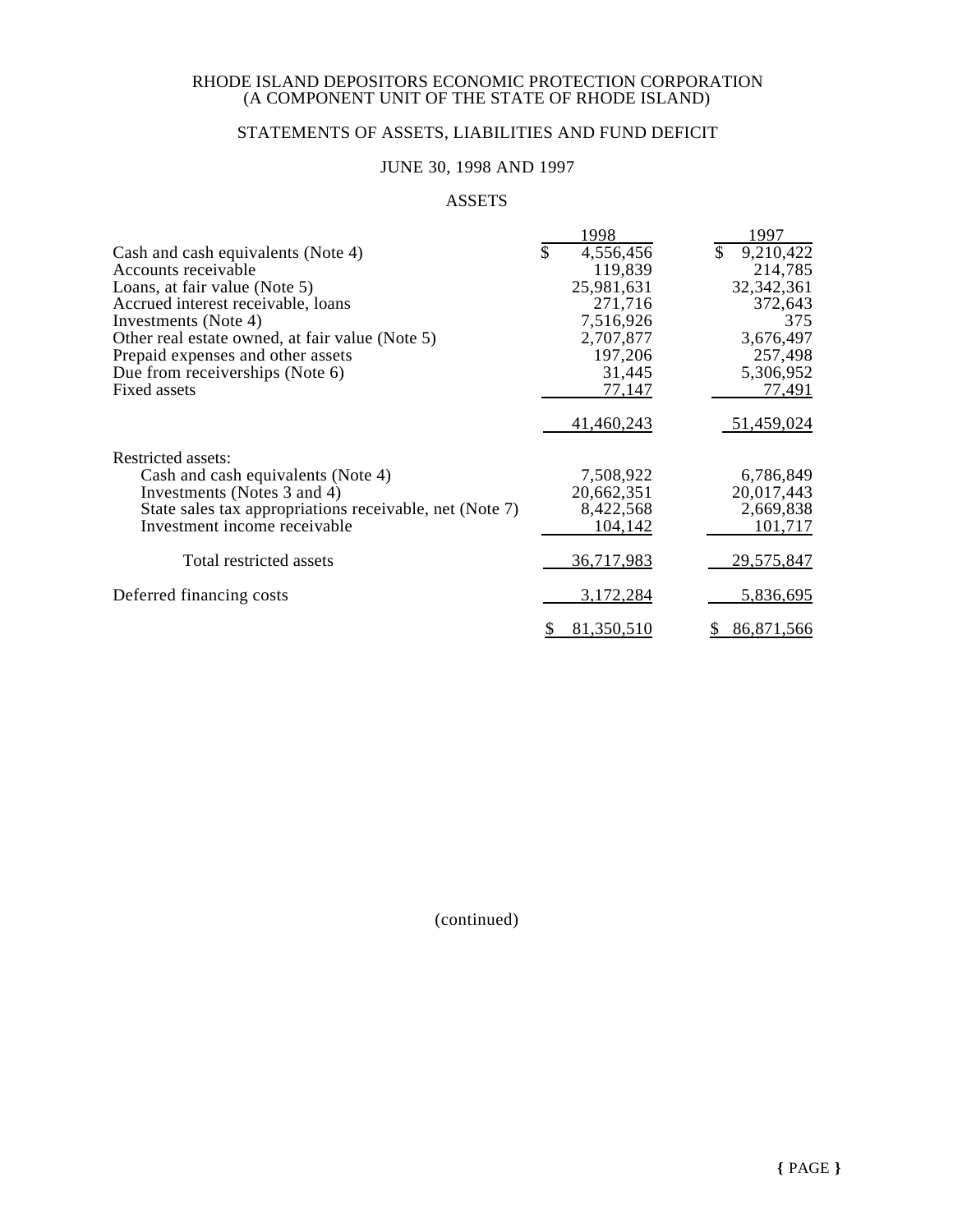# STATEMENTS OF ASSETS, LIABILITIES AND FUND DEFICIT (CONTINUED)

# JUNE 30, 1998 AND 1997

# LIABILITIES AND FUND DEFICIT

|                                                              | 1998             | 1997          |
|--------------------------------------------------------------|------------------|---------------|
| Bonds payable (Note 8):                                      |                  |               |
| Special obligation bonds payable:                            |                  |               |
| 1991 Series A serial and capital appreciation bonds          | 26,009,733<br>S. | \$28,392,869  |
| 1992 Series A serial and term bonds                          | 92,026,371       | 96,610,374    |
| 1992 Series B serial and term bonds                          | 21,781,108       | 84,225,742    |
| 1993 Series A serial and term bonds                          | 46,652,478       | 90,608,117    |
| Total bonds payable                                          | 186,469,690      | 299,837,102   |
| Accounts payable and accrued expenses                        | 1,269,691        | 1,350,324     |
| Accrued interest payable, bonds                              | 4,391,805        | 7,272,575     |
| Accrued liabilities related to assisted transaction (Note 3) | 540,000          | 540,000       |
| Due to receiverships (Note 6)                                | 1,724,667        | 1,874,380     |
| <b>Total liabilities</b>                                     | 194,395,853      | 310,874,381   |
| Commitments and contingencies (Notes 3, 10, and 12)          |                  |               |
| Fund deficit (Note 11)                                       | (113, 045, 343)  | (224,002,815) |
|                                                              | 81,350,510       | 86,871,566    |
|                                                              |                  |               |

See notes to financial statements.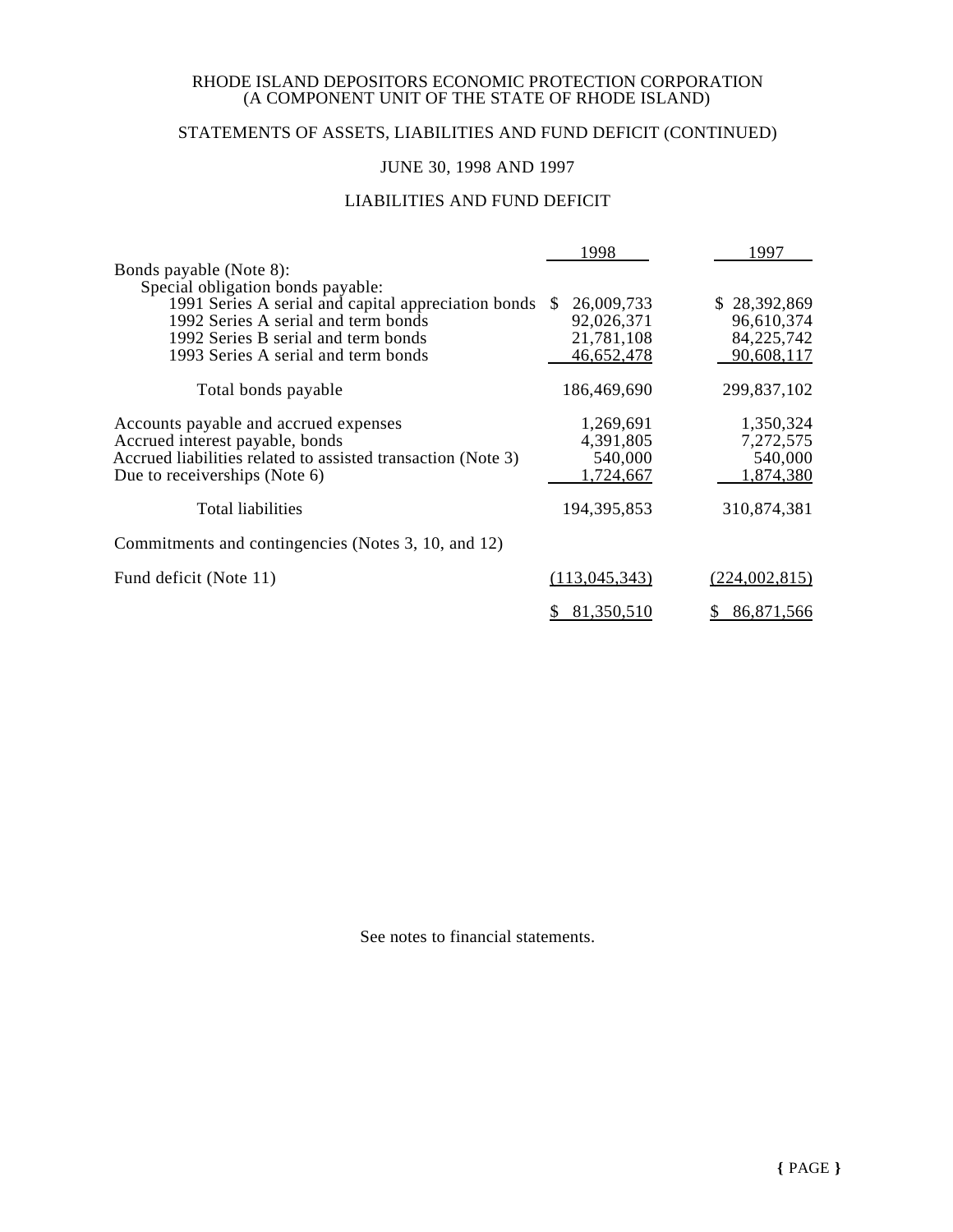# STATEMENTS OF REVENUES, EXPENSES AND CHANGES IN FUND DEFICIT

# YEARS ENDED JUNE 30, 1998 AND 1997

|                                                  | 1998            | 1997                      |
|--------------------------------------------------|-----------------|---------------------------|
| Operating revenues:                              |                 |                           |
| Interest income on loans                         | \$<br>4,304,873 | $\mathbb{S}$<br>4,785,021 |
| Gain on sale of other real estate owned, net     | 421,608         | 549,382                   |
| Change in recorded value of:                     |                 |                           |
| Loans                                            | 6,000,000       | 12,500,000                |
| Other real estate owned                          | 344,023         |                           |
| Net increase in fair value of investments        | 251,794         |                           |
| Gain from receiverships, net                     | 11,562          | 609,521                   |
| Settlements, net (Notes 13)                      | 89,331,196      | 12,769,020                |
| Other income                                     | 70,587          | 147,172                   |
| Total operating revenues                         | 100,735,643     | 31,360,116                |
| Operating expenses:                              |                 |                           |
| Change in recorded value of accounts receivable  |                 | 261,064                   |
| Salaries and employee benefits                   | 1,268,777       | 1,298,533                 |
| Professional services                            | 1,912,974       | 2,665,916                 |
| Asset management expenses                        | 1,496,967       | 1,602,376                 |
| Real estate owned and other direct asset-related |                 |                           |
| expenses (Note 5)                                | 2,084,384       | 2,360,242                 |
| Other expenses                                   | 454,438         | 608,760                   |
| Total operating expenses                         | 7,217,540       | 8,796,891                 |
| Net operating income                             | 93,518,103      | 22,563,225                |
| Nonoperating revenue, investment income          | 1,893,898       | 1,730,156                 |
| Nonoperating expenses:                           |                 |                           |
| Interest expense, bonds                          | 14,510,255      | 19,268,801                |
| Amortization of deferred financing costs         | 509,435         | 596,961                   |
| Total nonoperating expenses                      | 15,019,690      | 19,865,762                |

(continued)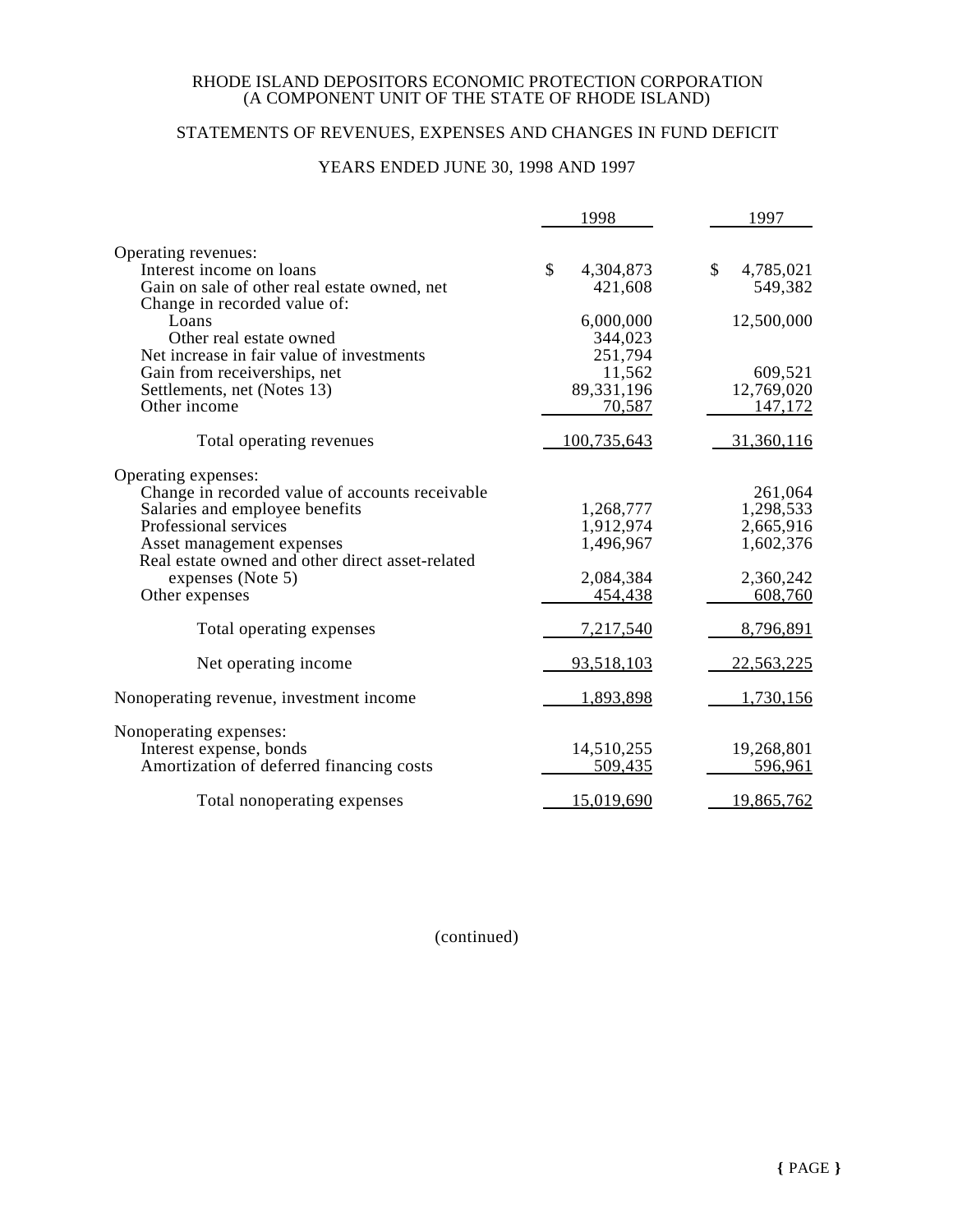#### STATEMENTS OF REVENUES, EXPENSES AND CHANGES IN FUND DEFICIT (CONTINUED)

# YEARS ENDED JUNE 30, 1998 AND 1997

|                                                                                 | 1998             | 1997             |
|---------------------------------------------------------------------------------|------------------|------------------|
| Income before operating transfers                                               | \$<br>80,392,311 | \$<br>4,427,619  |
| Operating transfers, net, state sales tax<br>appropriations (Note 7)            | 34,755,341       | 30,074,508       |
| Income before extraordinary item                                                | 115, 147, 652    | 34,502,127       |
| Extraordinary item, gain (loss), net on defeasance of bonds<br>payable (Note 9) | (4,190,180)      | 42,918           |
| Net income                                                                      | 110,957,472      | 34,545,045       |
| Fund deficit, beginning of year                                                 | (224,002,815)    | (258, 547, 860)  |
| Fund deficit, end of year                                                       | \$(113,045,343)  | \$ (224,002,815) |
|                                                                                 |                  |                  |

See notes to financial statements.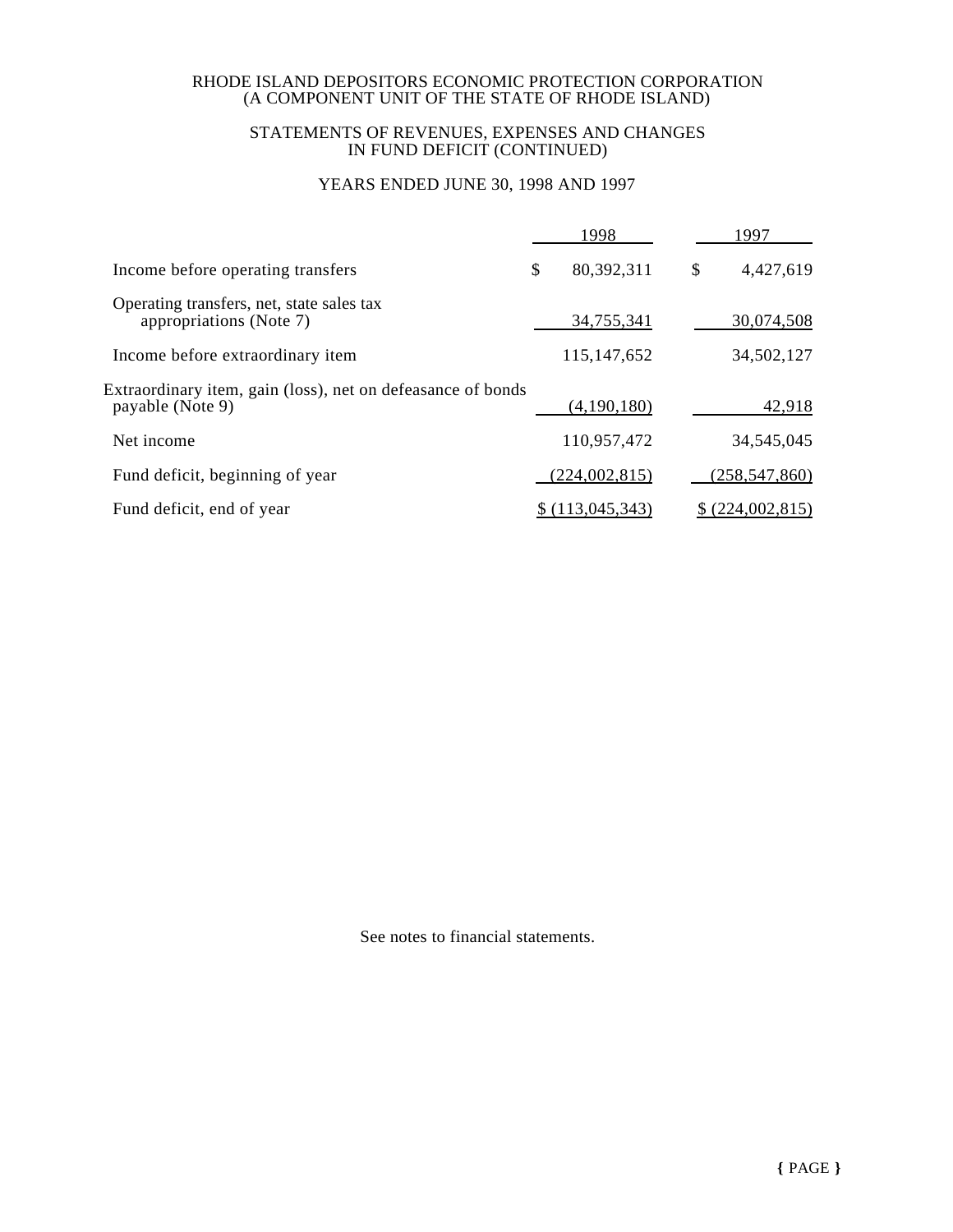# STATEMENTS OF CASH FLOWS

## YEARS ENDED JUNE 30, 1998 AND 1997

|                                                                           | 1998                           | 1997                          |
|---------------------------------------------------------------------------|--------------------------------|-------------------------------|
| Cash flows from operating activities:                                     |                                |                               |
| Collections from loans                                                    | \$16,445,772                   | \$11,984,881                  |
| Proceeds from sale of real estate owned                                   | 2,476,505                      | 3,278,803                     |
| Collections from receivership assets                                      | 519,097                        | 3,222,262                     |
| Interest received on loans                                                | 4,405,799                      | 4,830,514                     |
| State sales tax appropriations received                                   | 49,177,181                     | 45,672,422                    |
| Remittance of excess state sales tax appropriations to state (20,194,571) |                                | (17, 465, 751)                |
| Payments made to depositors                                               | (103,091)                      | (2,142,748)                   |
| Payments to vendors, employees and consultants                            | (7, 477, 312)                  | (12, 267, 576)                |
| Payments received from Blackstone Valley Loan and                         |                                |                               |
| <b>Investment Bank</b>                                                    |                                | 625,000                       |
| Collection (application) of sales deposits for other real                 |                                |                               |
| estate owned                                                              | (209, 475)                     | 165,603                       |
| Cash transferred from (to) receiverships                                  | 147,757                        | (190, 959)                    |
| Proceeds from legal settlements, net                                      | 89,680,683                     | 13,198,069                    |
| Other                                                                     | 9,566                          | 40,872                        |
|                                                                           |                                |                               |
| Net cash provided by operating activities                                 | 134,877,911                    | 50,951,392                    |
|                                                                           |                                |                               |
| Cash flows from noncapital financing activities:                          |                                |                               |
| Purchased U.S. Treasuries and defeased special                            |                                |                               |
| obligation bonds                                                          | (110, 371, 384)<br>(8,425,000) | (41, 258, 852)<br>(8,000,000) |
| Payments made on bonds                                                    | (13,997,256)                   |                               |
| Interest payments on bonds                                                |                                | (18, 917, 269)<br>200,000     |
| Short-term line of credit borrowings                                      |                                | (200,000)                     |
| Repayment of short-term line of credit borrowings                         |                                |                               |
| Net cash used in noncapital financing activities                          | (132, 793, 640)                | (68, 176, 4121)               |
|                                                                           |                                |                               |
| Cash flows from investing activities:                                     |                                |                               |
| Proceeds from maturities of investments                                   | 17,077,002                     | 16,139,784                    |
| Purchases of investments                                                  | (24, 765, 536)                 | (16, 871, 517)                |
| Investment income received                                                | 1,672,370                      | 1,583,422                     |
|                                                                           |                                |                               |
| Net cash provided by (used in) investing activities                       | (6,016,164)                    | 851,689                       |
|                                                                           |                                |                               |

(continued)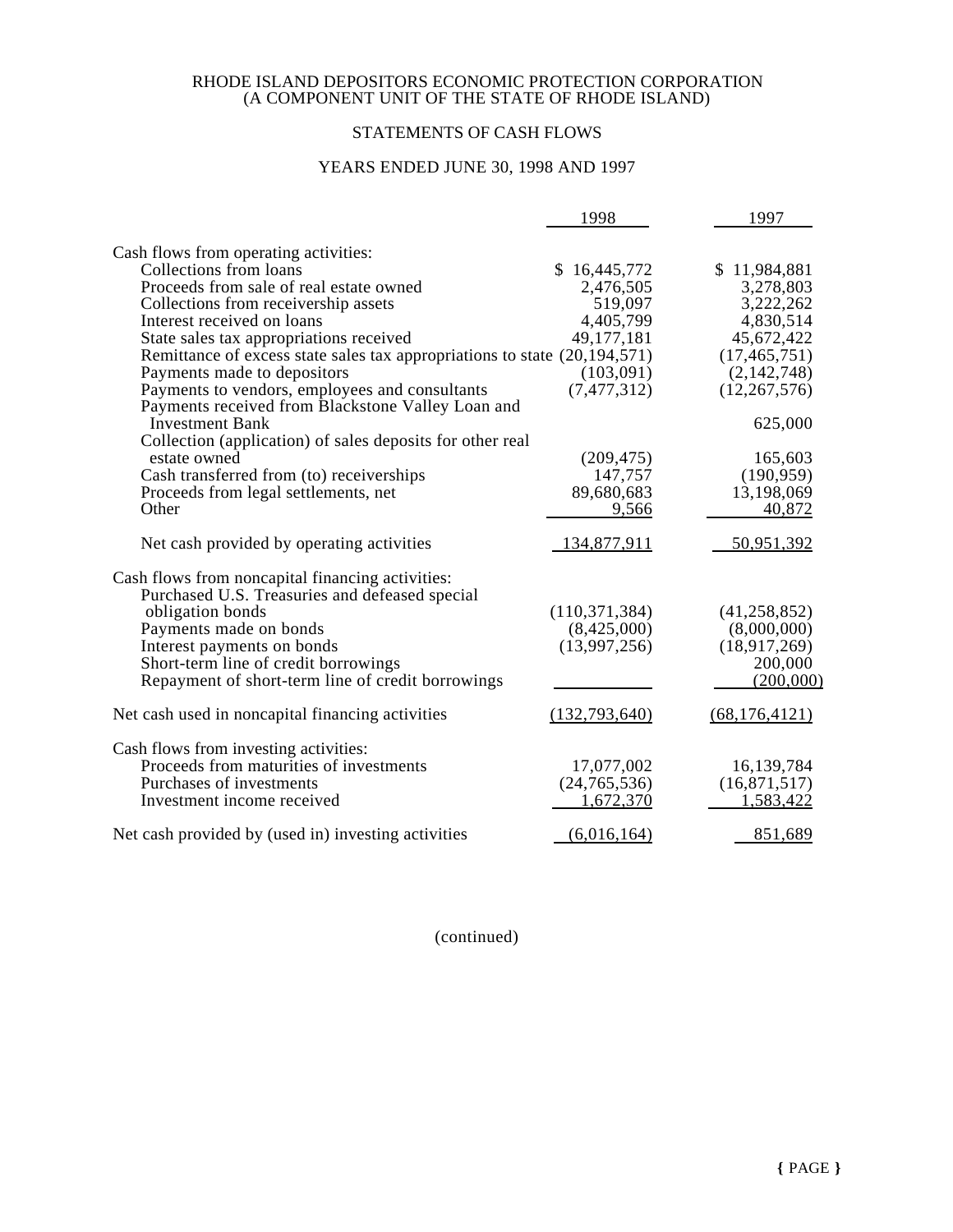# STATEMENTS OF CASH FLOWS (CONTINUED)

# YEARS ENDED JUNE 30, 1998 AND 1997

|                                                                                                                                                        | 1998                             | 1997               |
|--------------------------------------------------------------------------------------------------------------------------------------------------------|----------------------------------|--------------------|
| Net decrease in cash and cash equivalents                                                                                                              | \$<br>(3,931,893)                | \$(16,373,040)     |
| Cash and cash equivalents at beginning of year                                                                                                         | 15,997,271                       | 32,370,311         |
| Cash and cash equivalents at end of year                                                                                                               | 12,065,378                       | 15,997,271         |
| Reconciliation of net income to net cash provided by<br>operating activities:<br>Net income                                                            | \$110,957,472                    | 34,545,045<br>\$   |
| Adjustments to reconcile net income to net cash provided<br>by operating activities:                                                                   |                                  |                    |
| Change in recorded value of:<br>Accounts receivable<br>Other real estate owned, net                                                                    | (344, 023)                       | 261,064            |
| Loans                                                                                                                                                  | (6,000,000)                      | (12,500,000)       |
| Net increase in fair value of investments<br>Amortization of interest, capital appreciation bonds<br>Accretion of interest, capital appreciation bonds | (251, 794)<br>509,435<br>756,864 | 596,961<br>706,723 |
| Amortization of bonds premium and discount<br>Change in assets and liabilities:                                                                        | 187,717                          | 239,938            |
| Increase in:<br>State sales tax appropriation receivable<br>Investments                                                                                | (5,772,730)<br>(40, 182)         | (1,867,837)        |
| Investment income receivable                                                                                                                           | (2, 425)                         | (25, 584)          |
| Decrease in:<br>Investments                                                                                                                            |                                  | 40,690             |
| Prepaid expenses and other assets                                                                                                                      | 60,292                           | 466,723            |
| Accounts receivable                                                                                                                                    | 94,946                           | 536,621            |
| Accrued interest receivable, bonds                                                                                                                     | 100,927                          | 45,493             |
| Loans                                                                                                                                                  | 12,360,730                       | 13,359,934         |
| Other real estate owned, net                                                                                                                           | 1,312,643                        | 1,233,612          |
| Fixed assets                                                                                                                                           | 344                              | 77,439             |
| Receivership assets                                                                                                                                    | 5,275,507                        | 1,855,285          |
| Accrued interest payable, bonds                                                                                                                        | (431, 583)                       | (595, 129)         |
| Accounts payable and accrued expenses                                                                                                                  | (80, 633)                        | (2,872,325)        |
| Due to receiverships                                                                                                                                   | (149, 713)                       | (2,263,191)        |
|                                                                                                                                                        | 118,543,794                      | 33,841,462         |

(continued)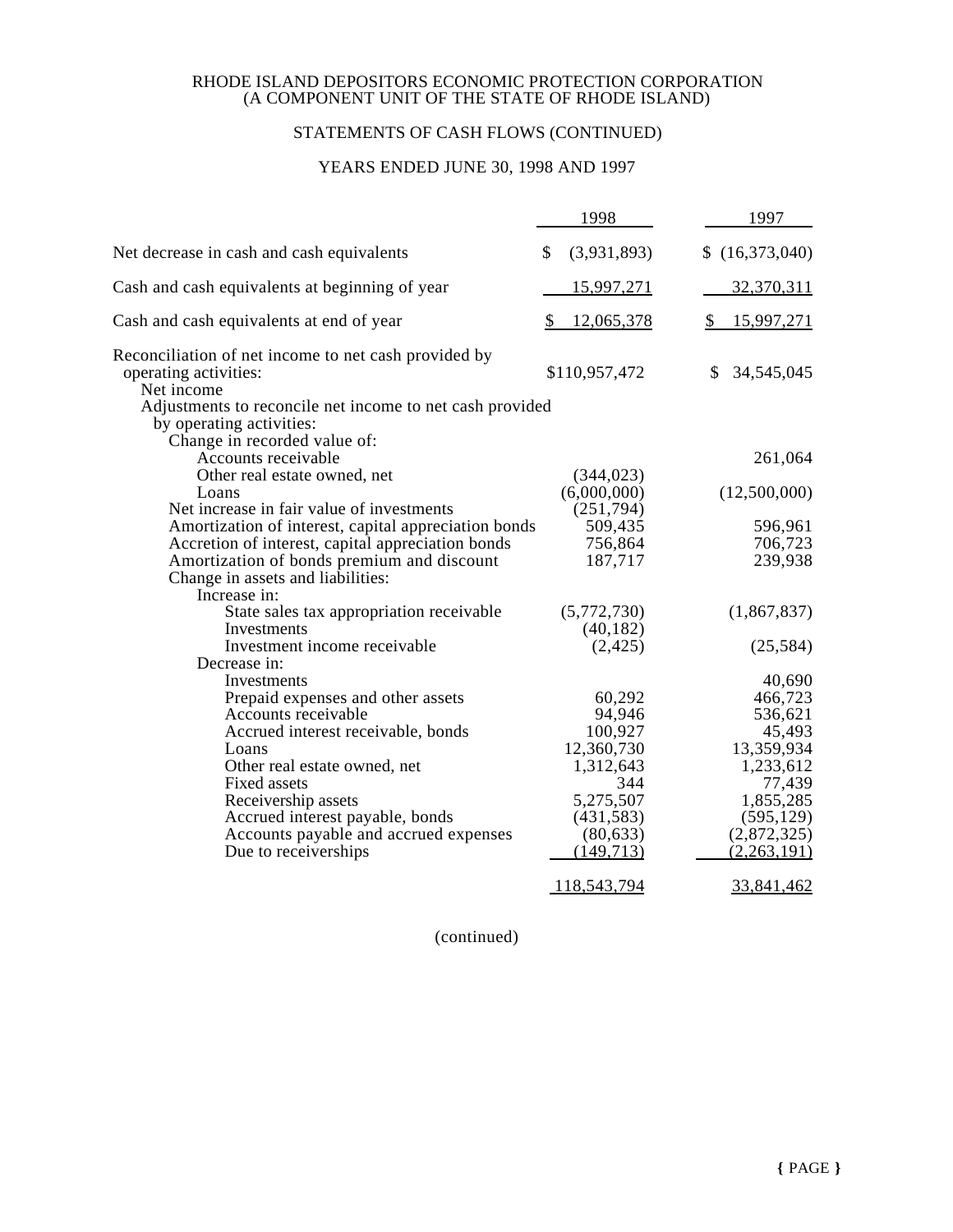# STATEMENTS OF CASH FLOWS (CONTINUED)

# YEARS ENDED JUNE 30, 1998 AND 1997

|                                                                                                                                                                                                                               | 1998                                                       | 1997                                                  |
|-------------------------------------------------------------------------------------------------------------------------------------------------------------------------------------------------------------------------------|------------------------------------------------------------|-------------------------------------------------------|
| Other reconciling items included in investing and noncapital<br>financing activities:<br>Interest payments on bonds<br>Loss (gain) on bond defeasance<br>Investment income received<br>Interest income, investments in escrow | 13,997,256<br>S.<br>4,190,180<br>(1,672,370)<br>(180, 949) | \$18,917,269<br>(42,918)<br>(1,583,422)<br>(180, 999) |
|                                                                                                                                                                                                                               | 16,334,117                                                 | 17,109,930                                            |
| Net cash provided by operating activities                                                                                                                                                                                     | \$134,877,911                                              | 50,951,392                                            |

See notes to financial statements.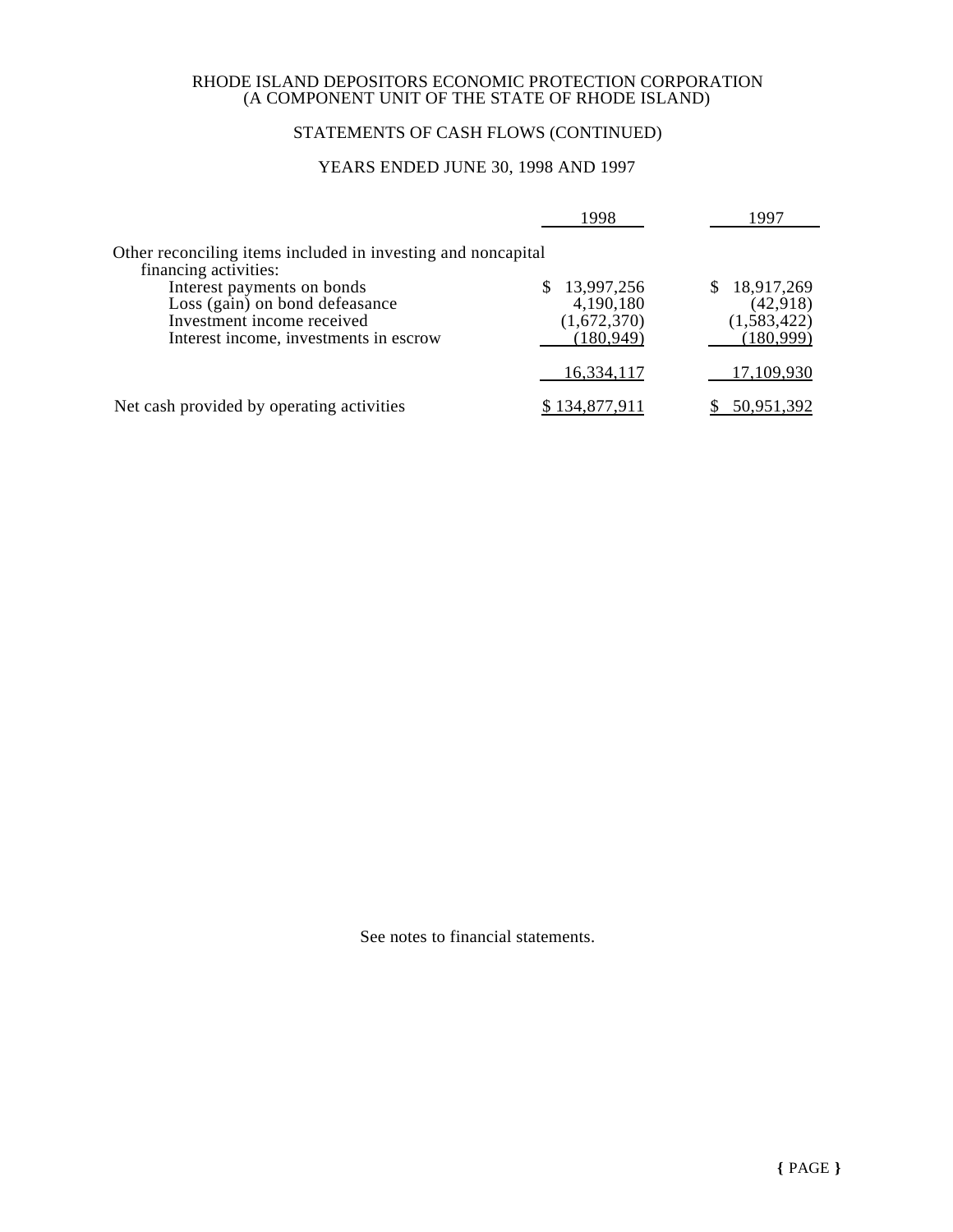### NOTES TO FINANCIAL STATEMENTS

#### YEARS ENDED JUNE 30, 1998 AND 1997

#### 1. Background:

- The Rhode Island Depositors Economic Protection Corporation (DEPCO) was created in 1991 under Chapter 42-116 of the Rhode Island General Laws as a public corporation and instrumentality of the State of Rhode Island and Providence Plantations (the State) having a distinct legal existence separate from the State and not constituting a department of State government. DEPCO was created to assist in protecting the interests of depositors of certain credit unions, loan and investment companies and bank and trust companies in the State (collectively, the closed institutions) which had been closed when their private deposit insurer, Rhode Island Share and Deposit Indemnity Corporation (RISDIC), failed on December 31, 1990, thereby leaving those institutions without deposit insurance, which is required by Section 19-11-19 of the Rhode Island General laws.
- The General Laws empowered DEPCO to acquire all or a portion of the assets of the closed institutions thereby aiding the repayment of the deposit liabilities of the closed institutions. To provide funds for this and its other corporation purposes, DEPCO may issue bonds, subject to limitations, incur debt collateralized solely by its assets without limit as to amount, dispose of assets acquired, and receive appropriations of a portion of the State's sales tax revenue. DEPCO's bonds payable and other indebtedness are not deemed to be a debt, obligation or a pledge of the full faith and credit of the State.
- In connection with DEPCO's plan (the plan) to repay depositors of the closed institutions, DEPCO assumed certain deposit liabilities and acquired all or a portion of the assets of certain closed institutions. Pursuant to its plan, DEPCO acquired assets in June 1992 with a recorded value of approximately \$427,100,000 from the receiverships of certain closed institutions. The acquisition price was equal to the deposit liabilities assumed, which amounted to approximately \$636,700,000. DEPCO also assisted the assumption of deposit liabilities and the acquisition of assets by other financial institutions and assisted in institutions obtaining federal deposit insurance (see Note 3). DEPCO funded these activities through the issuance of special obligation and general obligation bonds (see Note 8). DEPCO uses the state sales tax appropriations (see Note 7) and amounts realized on the sale of assets and other activities to cover operating and interest costs and repay bond obligations and guarantee deposit liabilities.
- DEPCO is obligated, upon termination of the corporation, to return to the State title to all funds and other properties owned by it as a result of its activities as defined in Chapter 42-116 of the Rhode Island General Laws which remain after provision for the payment or satisfaction of all bonds, and other obligations of the corporation. Under Section 25 of RIGL 42-116, the board of directors is responsible for dissolving the corporation once it has determined that the purposes for which it was created have been substantially fulfilled.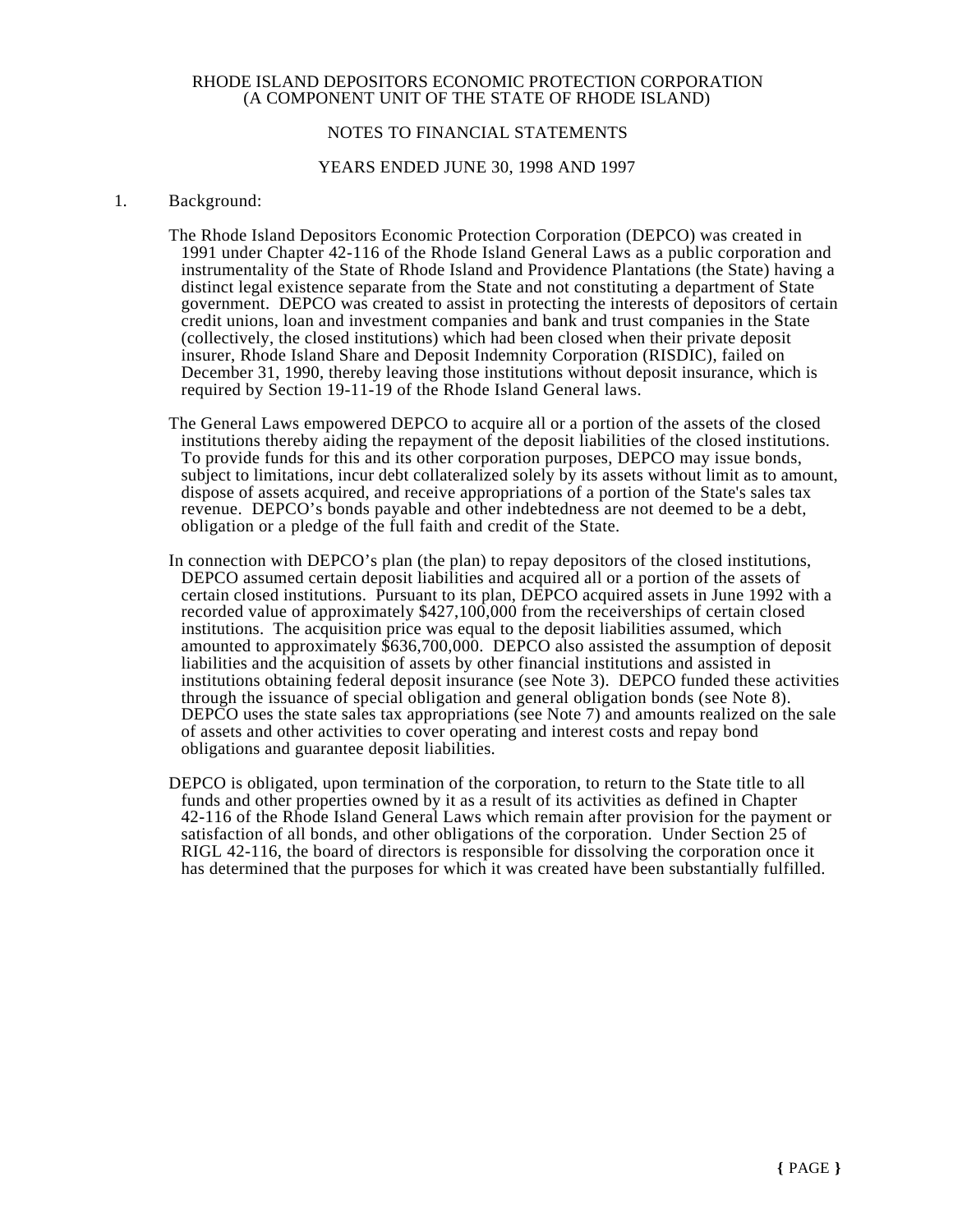## NOTES TO FINANCIAL STATEMENTS (CONTINUED)

## YEARS ENDED JUNE 30, 1998 AND 1997

1. Background (continued):

DEPCO is governed by a board of directors consisting of the Governor of the State, who serves as Chairman, and four members appointed by the Governor with the advice and consent of the State Senate.

DEPCO is considered a component unit of the State for financial reporting purposes, and accordingly, its financial statements are included in the State's Comprehensive Annual Financial Report.

2. Summary of significant accounting policies:

Basis of accounting:

- The financial statements of DEPCO are prepared on the accrual basis of accounting which is appropriate for governmental proprietary fund type activities. The Governmental Accounting Standards Board (GASB) has responsibility for establishing generally accepted accounting principles for governmental proprietary fund type activities. In accordance with GASB Statement No. 20, in the absence of specific guidance from a GASB pronouncement, pronouncements of the Financial Accounting Standards Board (FASB) issued on or before November 30, 1989 have been followed.
- DEPCO was created to effectively assume the role of a liquidating bank for the closed institutions. As such, certain accounting principles governing liquidating banks are applicable. Loans and real estate owned are carried at their estimated fair values. Liabilities are carried on the statement of assets and liabilities and fund deficit at historical cost, as this is the amount at which liabilities are currently anticipated to be settled.

Cash equivalents:

DEPCO considers all highly liquid investments, such as repurchase agreements and U.S. Treasury Bills, with a maturity of three months or less when purchased to be cash equivalents. Repurchase agreements are reported at cost and U.S. Treasury Bills are reported at amortized cost which approximates fair value.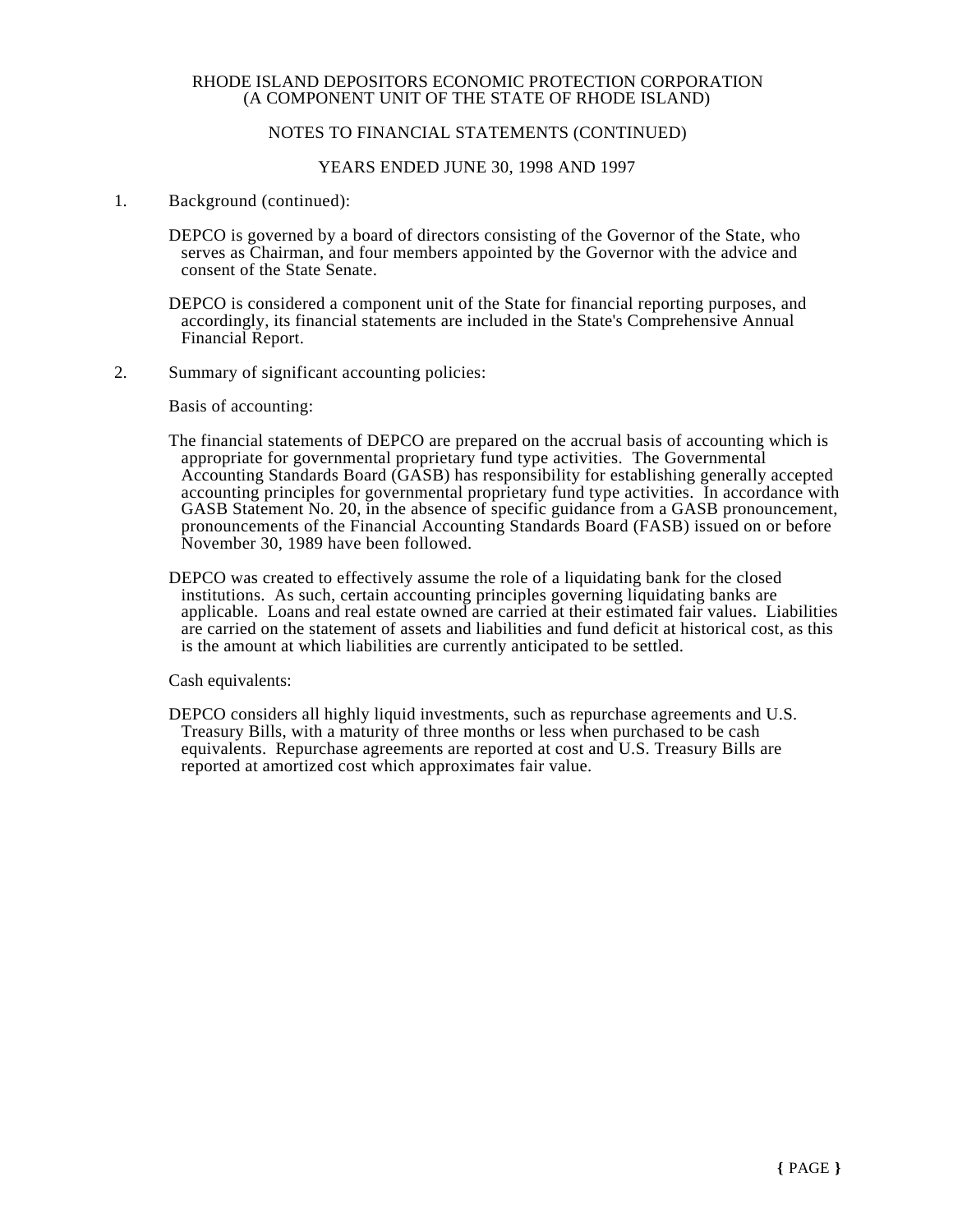## NOTES TO FINANCIAL STATEMENTS (CONTINUED)

### YEARS ENDED JUNE 30, 1998 AND 1997

2. Summary of significant accounting policies (continued):

Investments:

Effective July 1, 1997, DEPCO adopted Governmental Accounting Standards Board (GASB) Statement No. 31, "Accounting and Financial Reporting for Certain Investments and for External Investment Pools," which establishes fair value standards of accounting and financial reporting for applicable investments held by governmental entities.

Investments include U.S. Government securities, securities of U.S. Government agencies, guaranteed investment contracts, and a First Bank and Trust debenture.

- In accordance with GASB Statement No. 31, DEPCO reports participating interest earning investment contracts at fair value. Money market investments having a remaining maturity of one year or less at time of purchase are reported at amortized cost provided that the fair value of such investments is not significantly affected by the impairment of the credit standing of the issuer or other factors. Investments in nonparticipating interest earning investment contracts, such as nonnegotiable guaranteed investment contracts with redemption terms that do not consider market rates, and a nonnegotiable debenture, are reported at cost provided that the fair value of such contracts is not significantly affected by the impairment of the credit standing of the issuer or other factors.
- All investment income including changes in the fair value of investments, is reported as revenue in the accompanying statements of revenues, expenses and changes in fund deficit.

Loans and other real estate owned:

Loans and other real estate owned are recorded at estimated fair values. Fair value is the amount that can reasonably be expected to be received in a current sale between a willing buyer and a willing seller, that is, other than in a forced or liquidation sale. Estimated fair value is determined by appraisals of individual properties or similar procedures which management believes result in a reasonable estimation of the fair values of the assets and are consistent with the methodology used by appraisers. Such methodology is based on estimated cash flows from the collection, sale, orderly liquidation or other realization of these assets, net of any direct operating expenses and selling costs of the assets. In formulating the estimates, management takes into account economic conditions and specific factors applicable to each asset (for example, financial condition of borrower and guarantor, condition and marketability of collateral or property owned, collection and workout costs and advances, liabilities, bankruptcy and pending litigation, etc.). The estimated cash flows are then discounted at rates believed to result in appropriate market rates of return given the inherent uncertainties associated with these assets.

## RHODE ISLAND DEPOSITORS ECONOMIC PROTECTION CORPORATION (A COMPONENT UNIT OF THE STATE OF RHODE ISLAND)

#### NOTES TO FINANCIAL STATEMENTS (CONTINUED)

#### YEARS ENDED JUNE 30, 1998 AND 1997

2. Summary of significant accounting policies (continued):

Loans and other real estate owned (continued):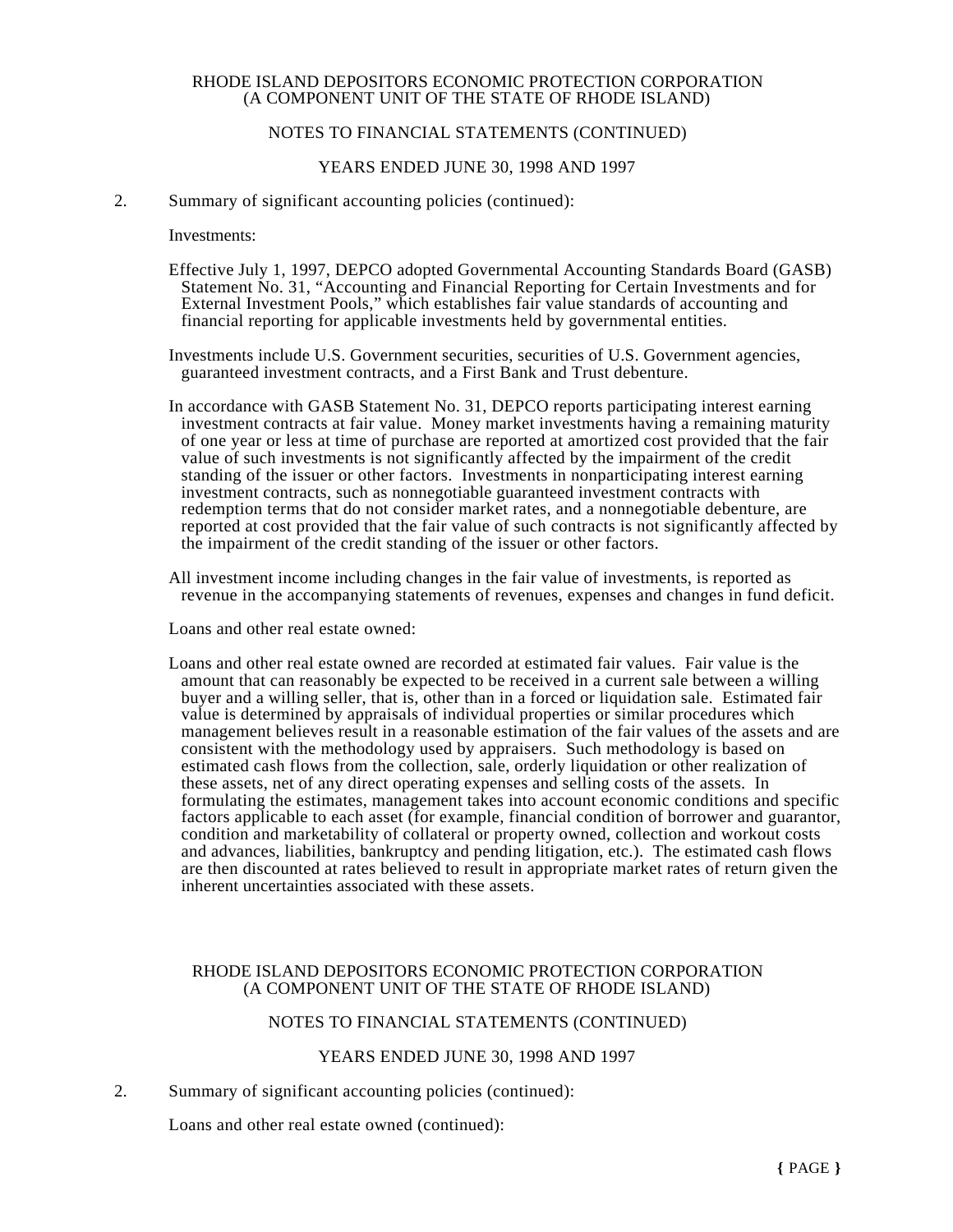Amounts realized in excess of or less than carrying value are recorded in the period in which the corresponding asset is sold.

Interest on most loans is included in income as earned based upon interest rates applied to unpaid principal. No interest is accrued when loans are greater than 90 days delinquent. When a loan is placed on nonaccrual status, all interest previously accrued but not collected is charged against current period income. Subsequent cash receipts on nonaccrual loans are applied to the outstanding principal balance of the loan, or recognized as interest income, depending on management's assessment of the ultimate collectibility of the loan. Nonaccrual loans may be returned to full accrual status when principal and interest payments are not delinquent.

DEPCO's loans and other real estate owned are primarily concentrated in the state of Rhode Island. Repayment of loans and sales of other real estate owned is in part dependent upon the economic conditions of the area.

Deferred financing costs:

Deferred financing costs on bonds payable are being amortized over the estimated term of the related debt using a method which approximates the level-yield method. When a bond or a portion of a bond is retired early, the related portion of the deferred financing costs is expensed and reported as a component of the extraordinary item.

Special obligation bonds payable:

Bonds are carried net of premium or discount plus any accreted interest, as this is the amount at which they are currently anticipated to be settled. Premiums and discounts on bonds payable are amortized as an adjustment to interest expense over the estimated term of the related debt using a method which approximates the level-yield method. When a bond or portion of a bond is retired early, the related portion of premium or discount is expensed and reported as a component of the extraordinary item.

Use of estimates:

The preparation of financial statements in accordance with generally accepted accounting principles requires management to make estimates and assumptions that affect the reported amounts of assets and liabilities and disclosure of contingent assets and liabilities at the date of the financial statements. Estimates also affect the reported amounts of revenues and expenses during the reporting period. Actual results could differ from those estimates.

#### RHODE ISLAND DEPOSITORS ECONOMIC PROTECTION CORPORATION (A COMPONENT UNIT OF THE STATE OF RHODE ISLAND)

#### NOTES TO FINANCIAL STATEMENTS (CONTINUED)

#### YEARS ENDED JUNE 30, 1998 AND 1997

2. Summary of significant accounting policies (continued):

Reclassifications:

Certain prior period amounts have been reclassified to conform with the current year presentation.

- 3. Assisted transaction:
	- The transaction between First Bank and Trust (First Bank), and the Chariho-Exeter Credit Union in receivership, which closed on May 1, 1992, involved the transfer to First Bank of certain assets of the Chariho-Exeter Credit Union. In exchange, First Bank issued new deposits to the former depositors of the Chariho-Exeter Credit Union, excluding those to officers and directors of the closed institution, and assumed certain other liabilities.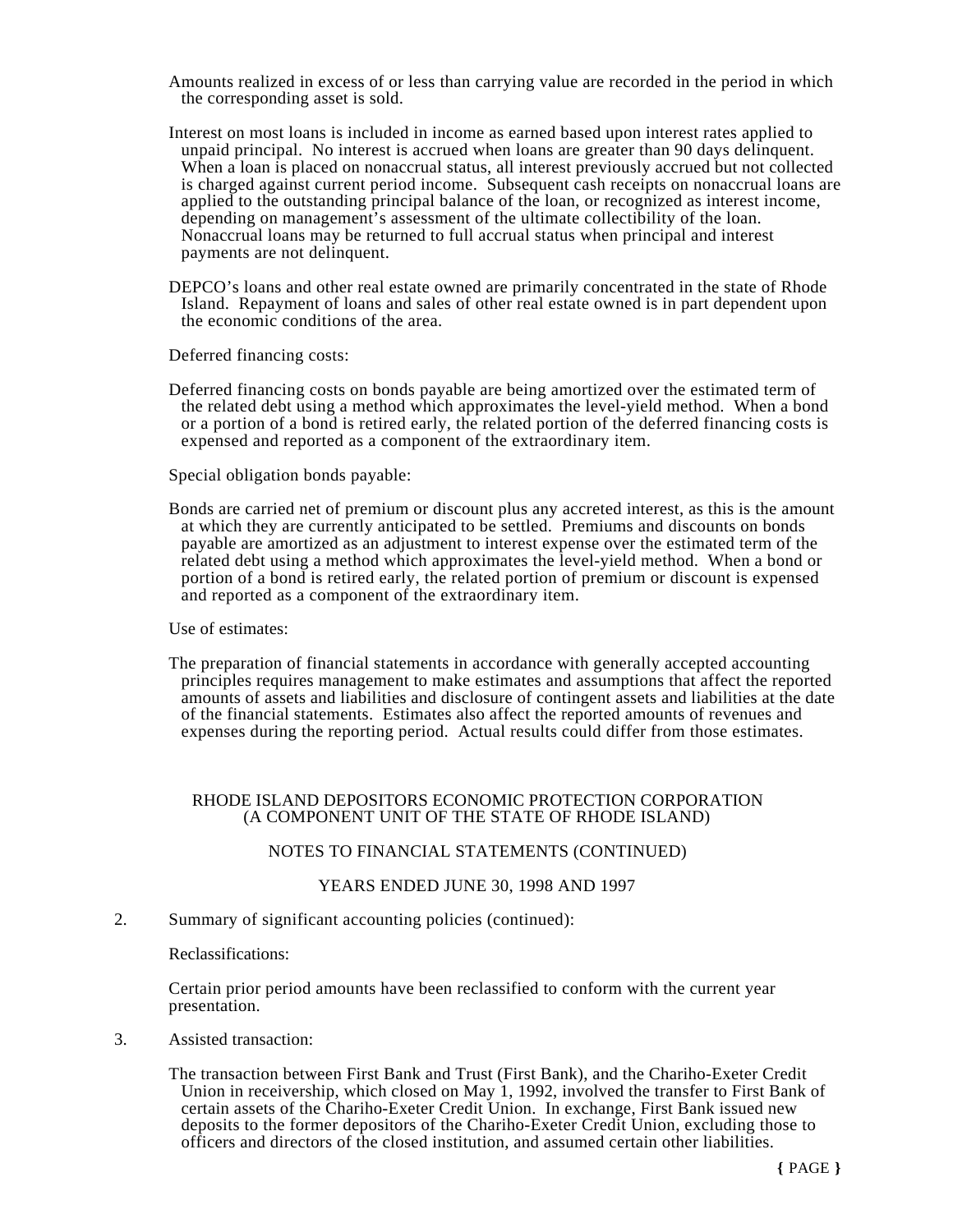- DEPCO assisted this transaction during fiscal year 1992 by (i) paying to First Bank \$5,150,436, which represents the amount by which liabilities assumed plus new deposits issued by First Bank exceeded the recorded value of the assets acquired by First Bank; (ii) funding an escrow account for \$540,000 in connection with certain indemnities given to First Bank described below; and (iii) purchasing a \$3,000,000 variable rate debenture of First Financial Corp., the parent of First Bank, which is due in May 1999 and was noninterest-bearing for the first three years.
- Further, DEPCO has an obligation to pay on May 1, 1999 any deficiency resulting after netting charge-offs, recoveries and losses on disposition of the acquired assets against a First Bank loan loss reserve of approximately \$109,898 and \$568,541 at June 30, 1998 and 1997, respectively. Additionally, DEPCO has recorded a \$540,000 loss reserve which is included in accrued liabilities related to assisted transaction. The debenture and escrow account are pledged as collateral for any potential deficiency. Any deficiencies are limited to amounts remaining in the debenture and the escrow account.
- The \$3,000,000 variable rate First Bank debenture due May 1, 1999 (subject to a three-year extension which is currently limited to one-half of the outstanding balance) was noninterest-bearing until May 1, 1995 and currently bears interest at a rate equal to the five-year U.S. Treasury bond rate plus 1% thereafter (the five-year U.S. Treasury Bond Rate plus 1% as calculated per the agreement was 6.63% and 7.57% at June 30, 1998 and 1997, respectively). The debenture is only transferable to another agency or instrumentality of the State.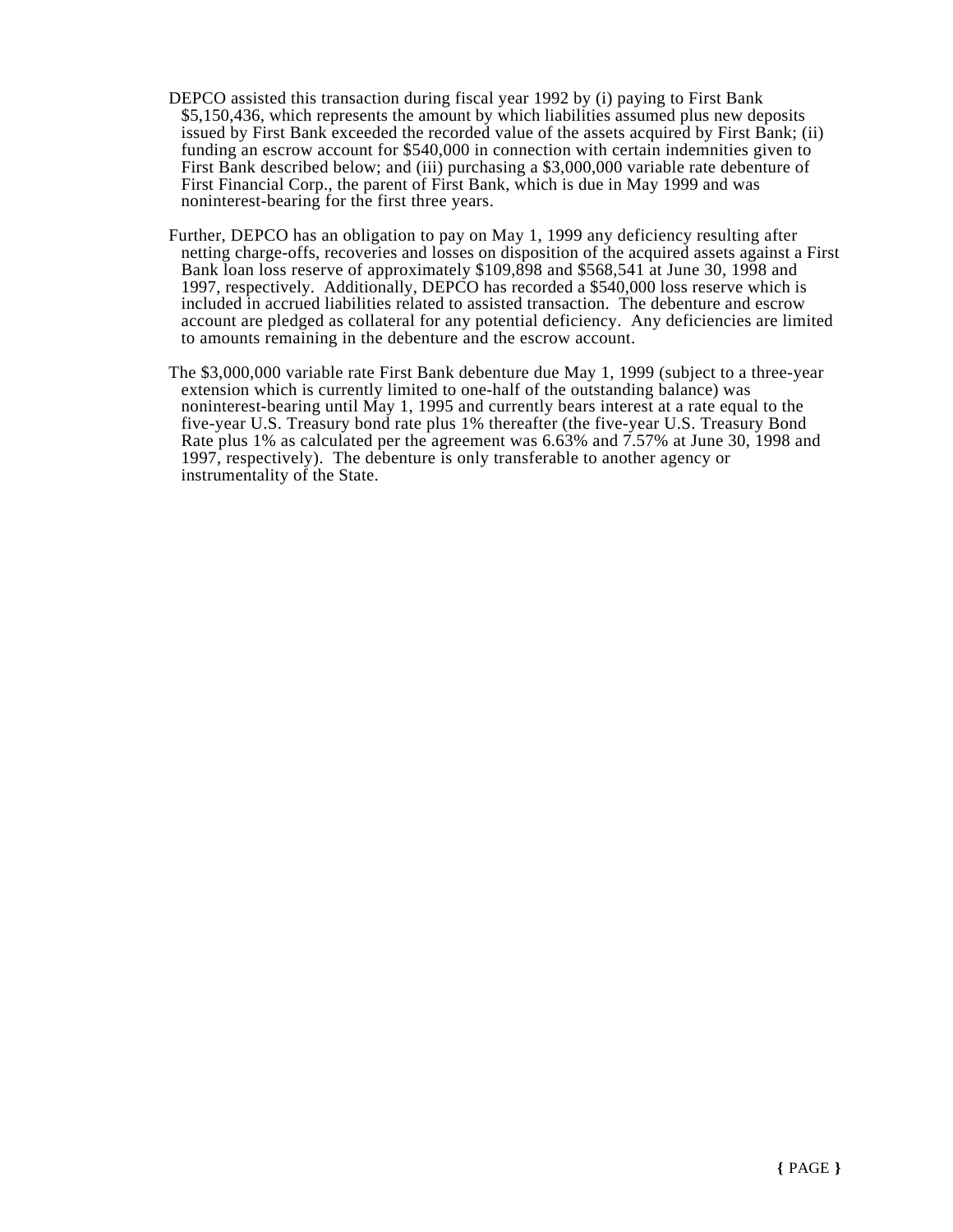## NOTES TO FINANCIAL STATEMENTS (CONTINUED)

### YEARS ENDED JUNE 30, 1998 AND 1997

#### 4. Cash, cash equivalents and investments:

At June 30, 1998 and 1997, the carrying amount of DEPCO's cash in banks consisted of the following:

|                            |   |                 |  | -991              |
|----------------------------|---|-----------------|--|-------------------|
| Unrestricted<br>Restricted | S | 16,095<br>3,824 |  | (28, 048)<br>,067 |
| Total cash                 |   | 19 919          |  | (26.981)          |

The corresponding bank balances at June 30, 1998 and 1997 were \$160,580 and \$358,987, of which \$131,759 and \$174,691, respectively, was covered by federal deposit insurance and \$28,821 and \$184,296, respectively, was uninsured and uncollateralized.

The State of Rhode Island requires, effective October 1, 1991, that certain uninsured deposits be collateralized. Section 35-10.1-7 of the general Laws of the State of Rhode Island, dealing with the collateralization of public deposits, requires all time deposits with maturities of greater than 60 days and all deposits in institutions that do not meet its minimum capital standards as required by its federal regulator must be collateralized.

DEPCO's enabling legislation authorizes it to invest any funds held in reserves, or revenues or funds not required for immediate disbursement, in investments, obligations or securities as authorized for the investment of funds by the State.

DEPCO's investment of proceeds from the sale of its special obligation bonds is further guided by specific bond indentures as follows:

Special obligation bond proceeds may be invested in:

- direct obligations of the United States of America;
- obligations guaranteed by the United States of America;
- certain obligations issued or guaranteed by particular federal agencies; and
- subject to certain specific restrictions, money market funds, certificates of deposit, savings accounts, deposit accounts, money market deposits, investment agreements, commercial paper, state and municipal obligations, federal funds, bankers' acceptances, and repurchase agreements.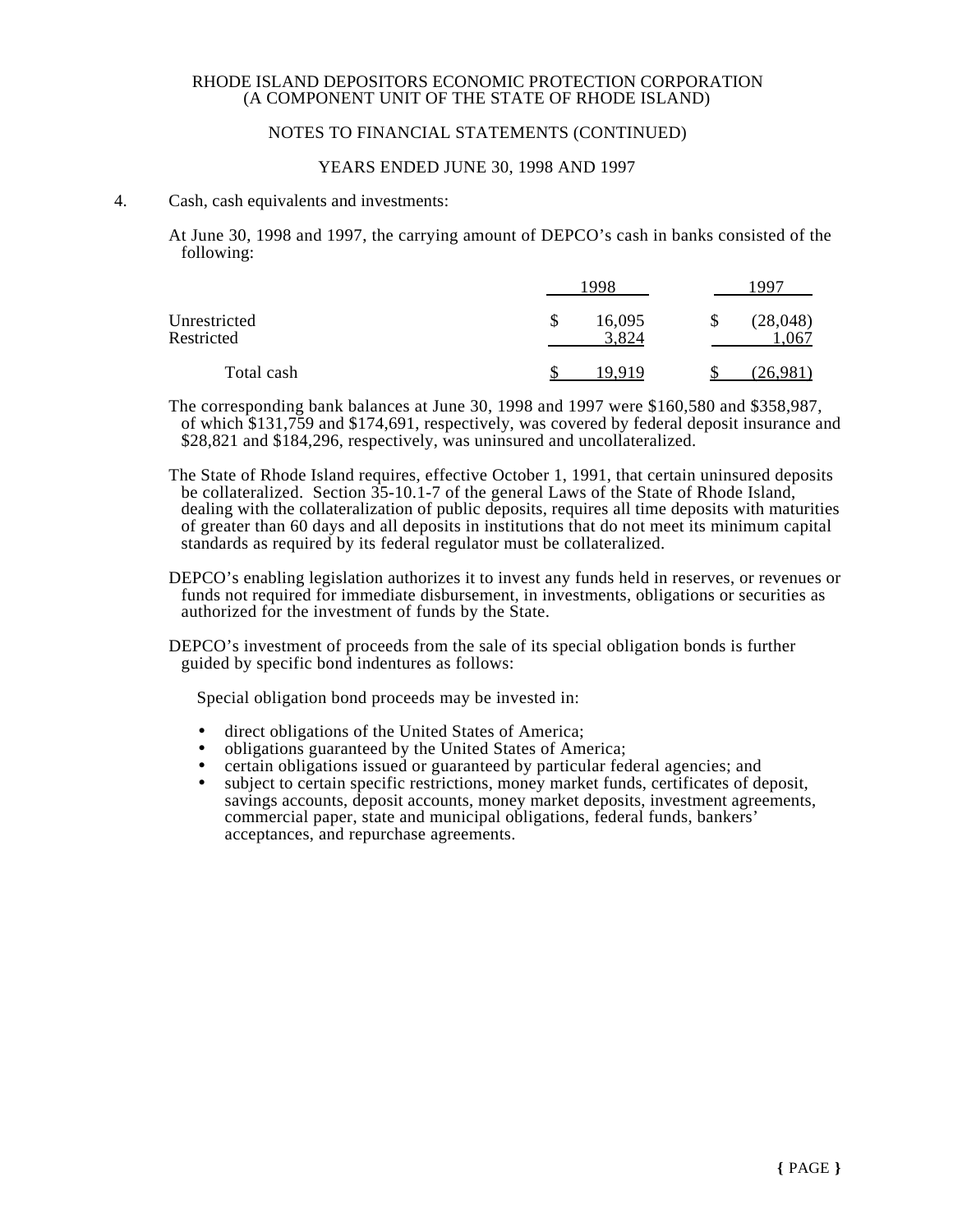# NOTES TO FINANCIAL STATEMENTS (CONTINUED)

### YEARS ENDED JUNE 30, 1998 AND 1997

#### 4. Cash, cash equivalents and investments (continued):

DEPCO's cash equivalents and investments are classified among 3 categories of credit risk:

Category 1 - cash equivalents and investments that are insured or registered, or held by DEPCO or its agent in DEPCO's name;

Category 2 - cash equivalents and investments that are uninsured and unregistered, and are held by the counterparty's trust department or agent in DEPCO's name;

Category 3 - cash equivalents and investments that are uninsured and unregistered, and are held by the counterparty or its trust department or agent but not in DEPCO's name.

|                                                                                                                                                  | 1998         |              |                           |                         |
|--------------------------------------------------------------------------------------------------------------------------------------------------|--------------|--------------|---------------------------|-------------------------|
|                                                                                                                                                  | Category 1   | Category 3   | <b>Not</b><br>categorized | Reported<br>amount      |
| Unrestricted cash equivalents,<br>repurchase agreements<br>collateralized by U.S.<br>Goverment securities                                        | \$.<br>$-0-$ | \$4,540,361  | \$<br>$-0-$               | 4,540,361<br>S.         |
| Restricted cash equivalents,<br>U.S. Treasury bills                                                                                              | 7,505,098    | $-0-$        | $-0-$                     | 7,505,098               |
| Unrestricted investments,<br>Goverment securities                                                                                                | $-0-$        | 7,516,926    | $-0-$                     | 7,516,926               |
| Restricted investments:<br>Guaranteed investment<br>contract - Berkshire<br>Hathaway, Inc.<br>U.S. Treasury bills<br><b>First Bank and Trust</b> | 14,196,151   |              | 3,466,200                 | 3,466,200<br>14,196,151 |
| variable rate debenture                                                                                                                          |              |              | 3,000,000                 | 3,000,000               |
|                                                                                                                                                  | 14,196,151   | $-0-$        | 6,466,200                 | 20,662,351              |
| Total cash equivalents and<br>investments                                                                                                        | \$21,701,249 | \$12,057,287 | \$6,466,200               | \$40,224,736            |

### RHODE ISLAND DEPOSITORS ECONOMIC PROTECTION CORPORATION (A COMPONENT UNIT OF THE STATE OF RHODE ISLAND)

#### NOTES TO FINANCIAL STATEMENTS (CONTINUED)

### YEARS ENDED JUNE 30, 1998 AND 1997

4. Cash, cash equivalents and investments (continued):

1997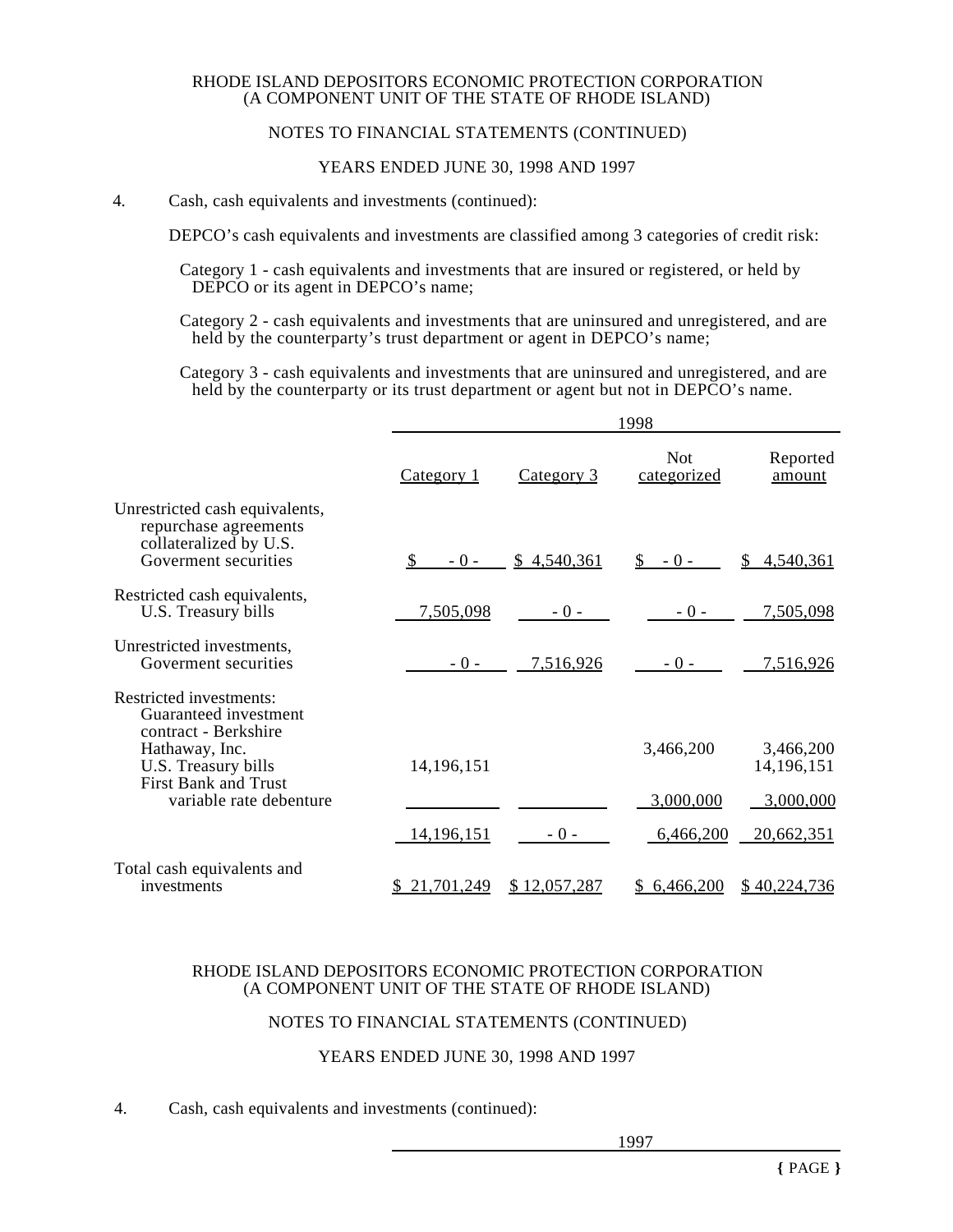|                                                                                                           | Category 1       | Category 3  | <b>Not</b><br>categorized | Reported<br>amount      |
|-----------------------------------------------------------------------------------------------------------|------------------|-------------|---------------------------|-------------------------|
| Unrestricted cash equivalents,<br>repurchase agreements<br>collateralized by U.S.<br>Goverment securities | \$.<br>$-0-$     | \$9,238,470 | \$<br>$-0-$               | \$9,238,470             |
| Restricted cash equivalents,<br>U.S. Treasury bills                                                       | 6,785,782        | $-0-$       | $-0-$                     | 6,785,782               |
| Unrestricted investments,<br>Goverment securities<br>375                                                  | $-0-$            | $-0 -$      |                           | 375                     |
| Restricted investments:<br>Galaxy money market<br>funds<br>Guaranteed investment                          |                  |             | 158,468                   | 158,468                 |
| contract - Berkshire<br>Hathaway, Inc.<br>U.S. Treasury bills<br><b>First Bank and Trust</b>              | 13,490,885       |             | 3,368,090                 | 3,368,090<br>13,490,885 |
| variable rate debenture                                                                                   |                  |             | 3,000,000                 | 3,000,000               |
|                                                                                                           | 13,490,885       | $-0-$       | 6,526,558                 | 20,017,443              |
| Total cash equivalents and<br>investments                                                                 | 20,276,667<br>S. | \$9,238,470 | \$6,526,933               | \$36,042,070            |

Reported amounts of cash equivalents and investments are recorded at, or approximate, fair values.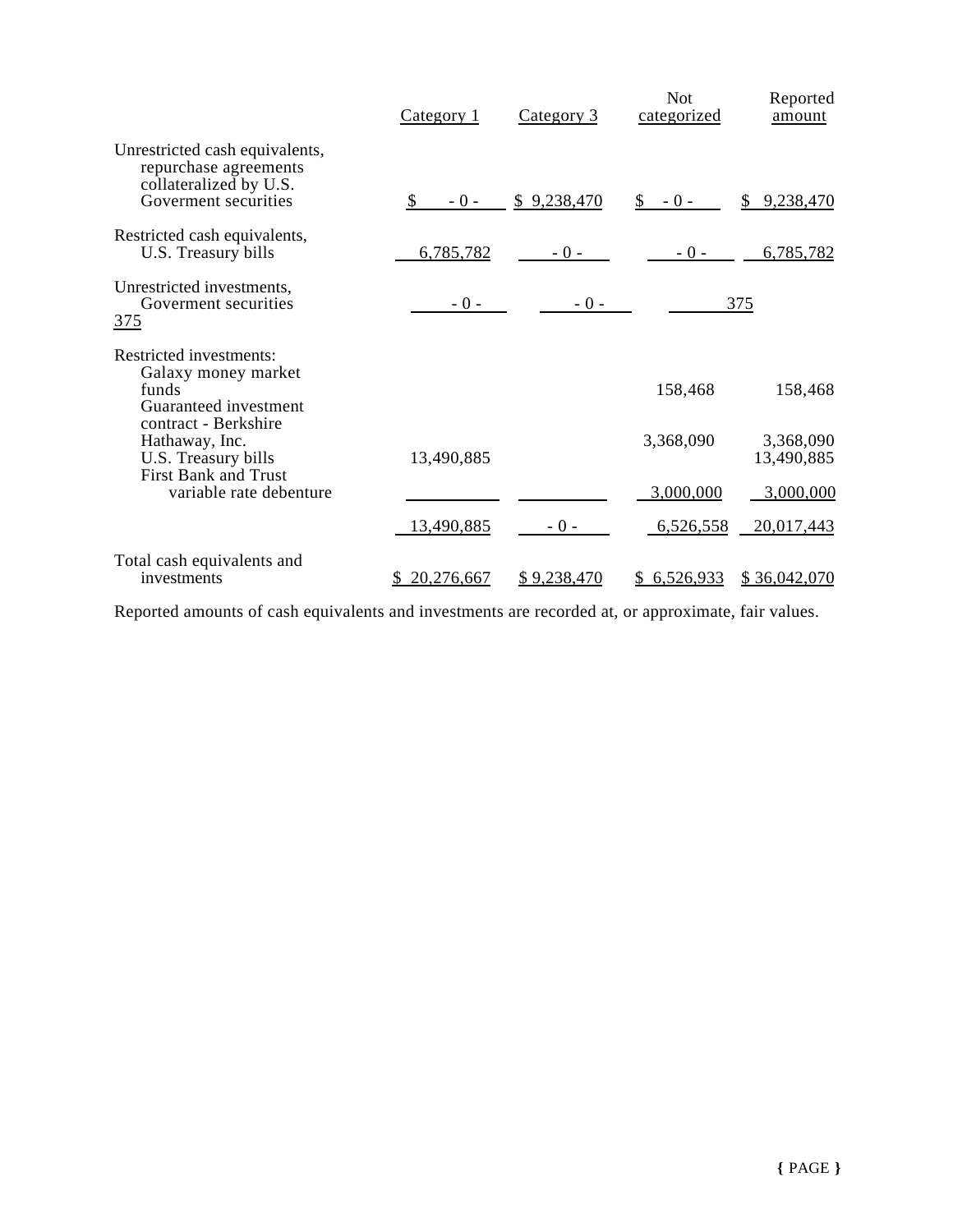## NOTES TO FINANCIAL STATEMENTS (CONTINUED)

### YEARS ENDED JUNE 30, 1998 AND 1997

4. Cash, cash equivalents and investments (continued):

The Berkshire Hathaway, Inc. investment agreement represents an investment of funds with a single corporate counterparty utilized for the investment of the debt service fund requirements of the 1991 Series A special obligation bonds. It carries a fixed annual interest rate of 7.47%, payable semiannually commencing February 1, 1992, and matures August 1, 2021. The investment was neither insured nor collateralized at June 30, 1998 and 1997; however, if the investment ratings assigned by two national bond rating agencies to Berkshire's long-term unsecured, unsubordinated debt obligations are downgraded to a level below AA or Aa3, respectively, the investment agreement would be terminated or Berkshire would be required to deliver collateral comprised exclusively of U.S. Government securities and U.S. Government agency securities equal to 105% or 104% of principal and accrued interest. The agreement has no quoted market value and cannot be sold or assigned to another party.

- DEPCO may draw amounts under the investment agreement as needed without penalty provided the intended use of amounts drawn is in accordance with the trust agreement governing use of the proceeds of DEPCO's 1991 Series A special obligation bonds. DEPCO may not draw amounts under the agreement for the purpose of reinvesting funds with another entity.
- In connection with its bond obligations, DEPCO is required to establish and maintain various reserve funds. The 1991 Series A, 1992 Series A, 1992 Series B and 1993 Series A special obligation bonds require the following reserve funds be maintained in restricted cash and investment balances:
	- Special Revenue Fund

This fund was established for the deposit of sales tax receipts from the State. The fund disburses the amounts received monthly, first to the debt service fund, then to the rebate fund and finally, after the payment of semiannual debt service on the special obligation bonds, to DEPCO which can utilize the funds for any other valid corporate purpose. At June 30, 1998 and 1997, the balance of the special revenue fund was \$11,694,348 and \$7,741,807, respectively.

• Debt Service Fund

DEPCO's portion of the state sales tax receipts are required to be deposited into this fund on a monthly basis. The fund is to be used to pay the principal, if any, and interest due at the scheduled dates. At June 30, 1998 and 1997, the debt service fund was comprised of the following (see Note 8):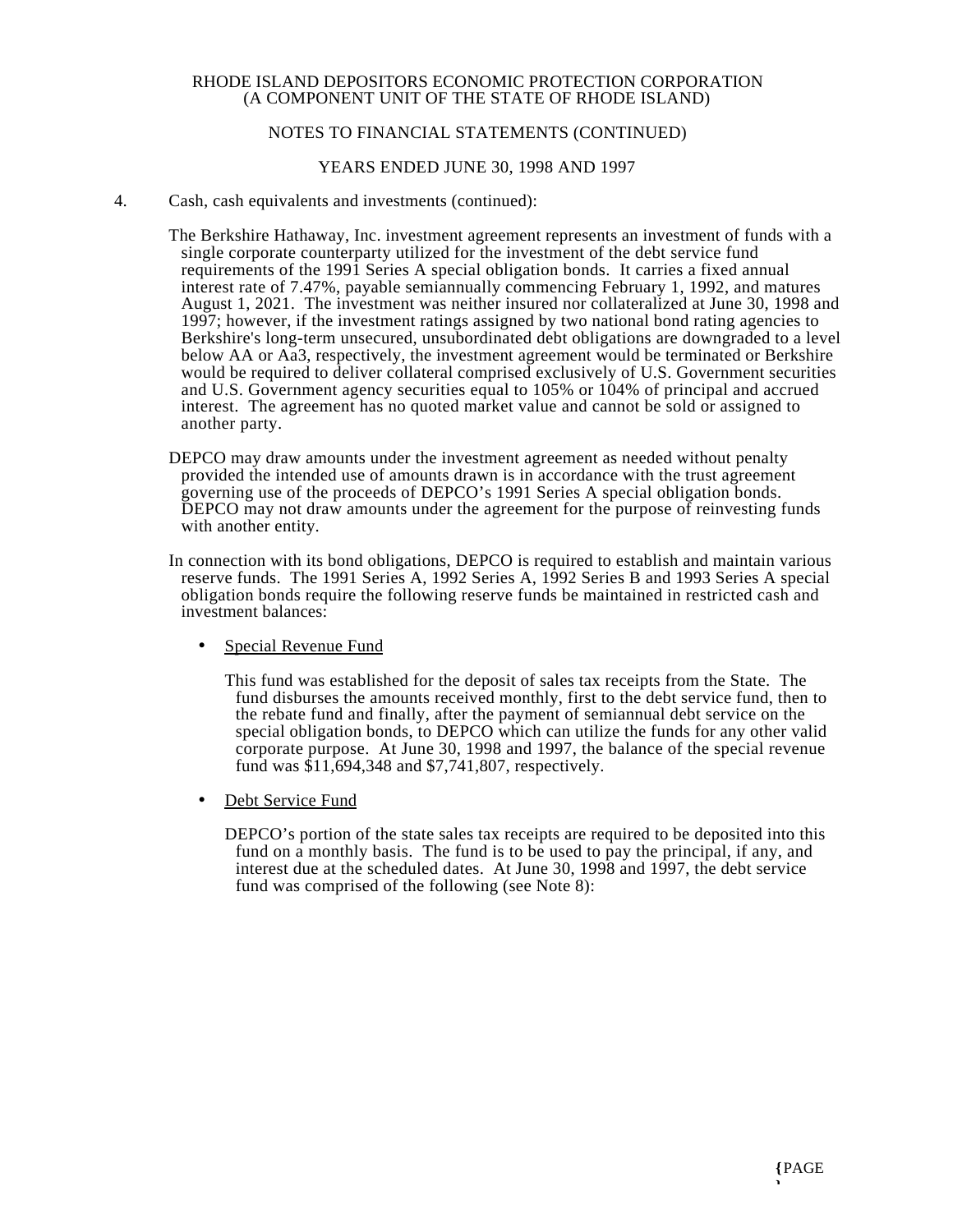## NOTES TO FINANCIAL STATEMENTS (CONTINUED)

## YEARS ENDED JUNE 30, 1998 AND 1997

## 4. Cash, cash equivalents and investments (continued):

• Debt Service Fund (continued)

| <b>Special Obligation Bonds</b>                                  |                                                    |                                                    |
|------------------------------------------------------------------|----------------------------------------------------|----------------------------------------------------|
| 1991 Series A<br>1992 Series A<br>1992 Series B<br>1993 Series A | \$3,466,200<br>6,878,631<br>1,128,476<br>1,117,821 | \$3,368,090<br>6,750,095<br>2,682,215<br>2,234,372 |

## • Rebate Fund

This fund requires that any amounts due to the federal government as a result of arbitrage earnings on the bond proceeds be set aside. At June 30, 1998 and 1997, no rebate fund was required.

5. Loans and other real estate owned:

#### Loans:

Loans consist of the following at June 30, 1998 and 1997:

|                                                                 | 1998             | 1997            |
|-----------------------------------------------------------------|------------------|-----------------|
| Principal balances outstanding under borrowers'<br>obligations: |                  |                 |
| Commercial loans                                                | \$.<br>2,411,045 | 2,647,790<br>S. |
| Land                                                            | 1,785,318        | 1,961,554       |
| Real estate:                                                    |                  |                 |
| Residential                                                     | 22,472,556       | 27,435,889      |
| Commercial                                                      | 28,323,055       | 32,100,816      |
| Consumer and other                                              | 3,165,731        | 3,801,364       |
|                                                                 | 58,157,705       | 67,947,413      |
| Less fair value adjustment                                      | 32,176,074       | 35,605,052      |
| Loans at estimated fair value                                   | 25,981,631       | 32, 342, 361    |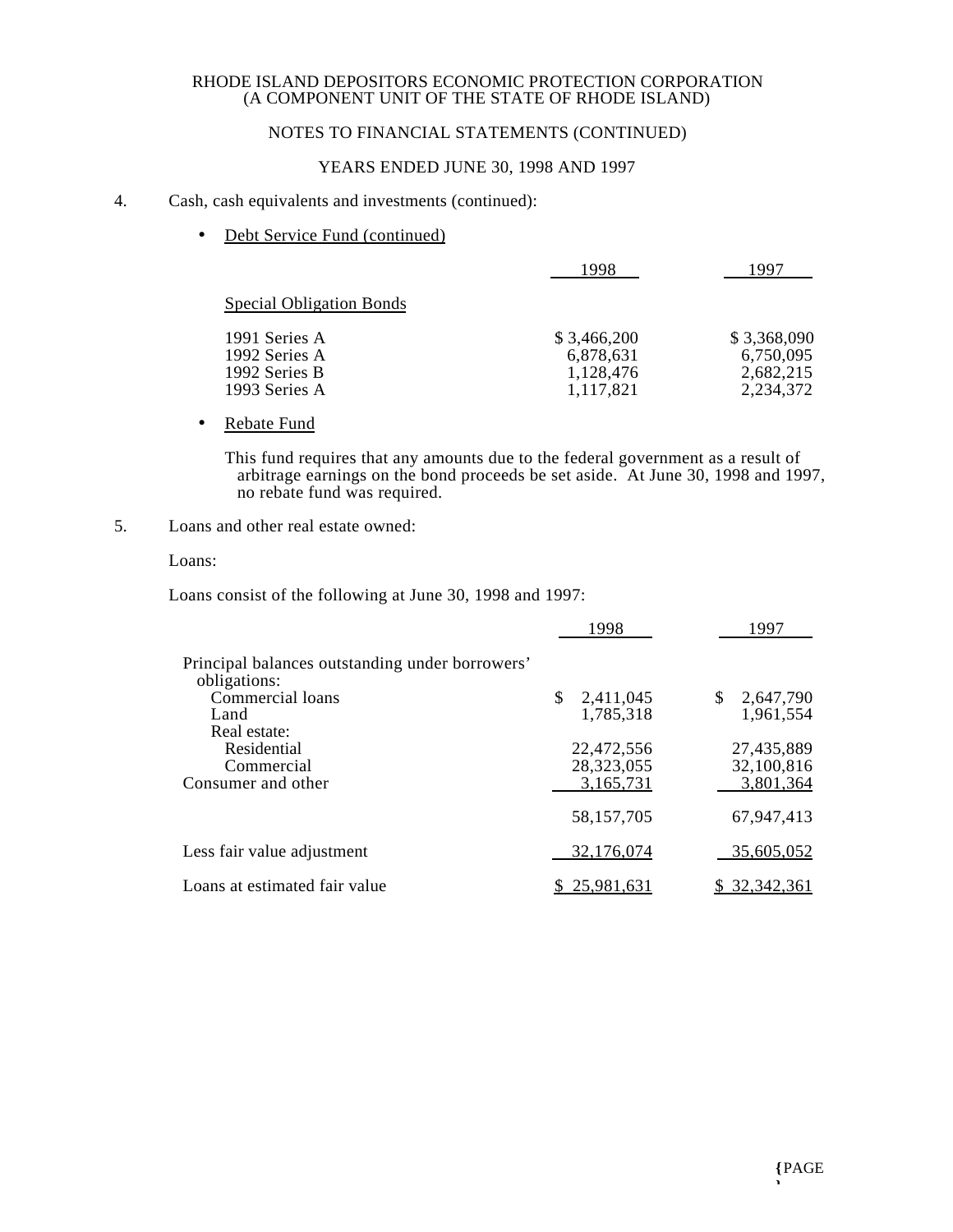## NOTES TO FINANCIAL STATEMENTS (CONTINUED)

## YEARS ENDED JUNE 30, 1998 AND 1997

### 5. Loans and other real estate owned (continued):

Loans on nonaccrual status were \$16,520,749 and \$22,624,475 at June 30, 1998 and 1997, respectively.

Other real estate owned:

Other real estate owned consists of the following at June 30, 1998 and 1997:

| Residential<br>Commercial real estate<br>Land | 52,849<br>1,734,548<br>920,480 | 1,000,115<br>1,387,467<br>1,288,915 |
|-----------------------------------------------|--------------------------------|-------------------------------------|
|                                               | 707.877                        | 3,676,497                           |

Real estate owned and other direct asset-related expenses include rental income and other income of \$159,771 and \$179,388 for the years ended June 30, 1998 and 1997, respectively.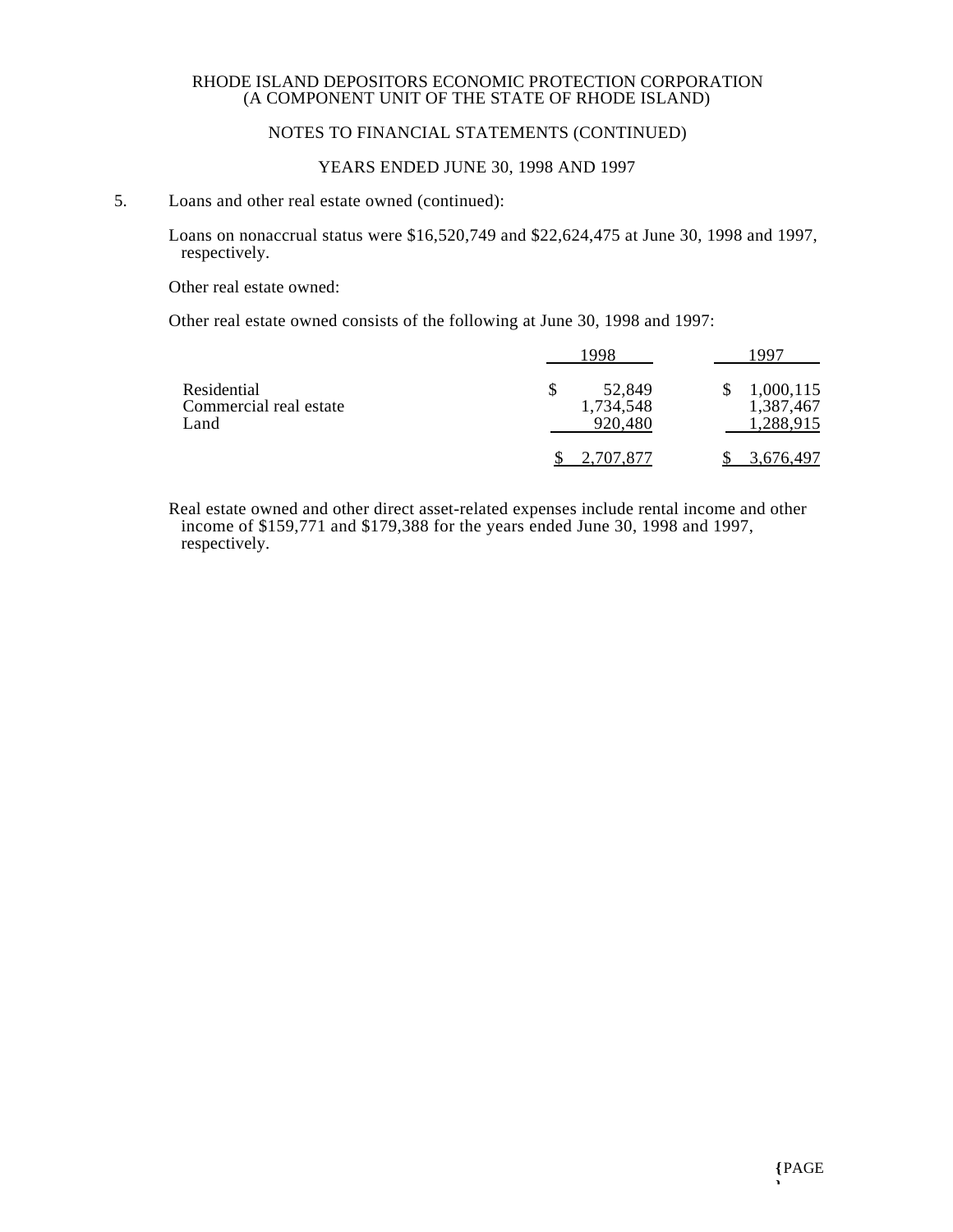## NOTES TO FINANCIAL STATEMENTS (CONTINUED)

## YEARS ENDED JUNE 30, 1998 AND 1997

#### 6. Due to/from receiverships:

Due to/from receiverships is comprised of the following:

|                                    | 1998            | 1997                      |
|------------------------------------|-----------------|---------------------------|
| Due from receiverships:            |                 |                           |
| Cash and cash equivalents<br>Loans | \$<br>15,368    | S<br>134,579<br>5,000,725 |
| Other real estate owned            |                 | 121,451                   |
| Other assets                       | 16,076          | <u>50,197</u>             |
| Total due from receiverships       | 31,445          | 5,306,952                 |
| Due to receiverships:              |                 |                           |
| Deposit liabilities                | \$<br>1,723,864 | 1,873,936                 |
| Other liabilities                  | 803             | 444                       |
| Total due to receiverships         | 1.724.667       | 1,874,380                 |

- In connection with various agreements entered into with the receivers of the closed institutions, DEPCO has not acquired certain assets or assumed certain liabilities of the receivers.
- DEPCO has a first priority security interest in the above assets which collateralize the due from receiverships amounting to \$31,445 and \$5,306,952 at June 30, 1998 and 1997, respectively. In accordance with its accounting policy, DEPCO carries the due from receiverships at the estimated fair value of the underlying assets. DEPCO is entitled to the net income or other proceeds generated by such assets and may, at its option, acquire them from the receiverships in accordance with the agreements.
- Liabilities not assumed by DEPCO that remain at the receiverships of the closed institutions include deposit liabilities to officers, members of the boards of directors and members of certain committees of the boards of directors of the closed institutions, accounts subject to legal liens and disputed claims of Heritage Loan and Investment Bank depositors still being determined by the courts. DEPCO has an obligation to assume such deposit liabilities and other liabilities amounting to \$1,724,667 and \$1,874,380 at June 30, 1998 and 1997, respectively; however, DEPCO is not required to assume, and payments under DEPCO's plan to pay back depositors are not required to be made, until such time as there are no remaining potential claims against these individuals. DEPCO has the right to assume such liabilities and to offset them against amounts due from the individuals as a result of final judgments and settlements.

## RHODE ISLAND DEPOSITORS ECONOMIC PROTECTION CORPORATION (A COMPONENT UNIT OF THE STATE OF RHODE ISLAND)

### NOTES TO FINANCIAL STATEMENTS (CONTINUED)

### YEARS ENDED JUNE 30, 1998 AND 1997

6. Due to/from receiverships (continued):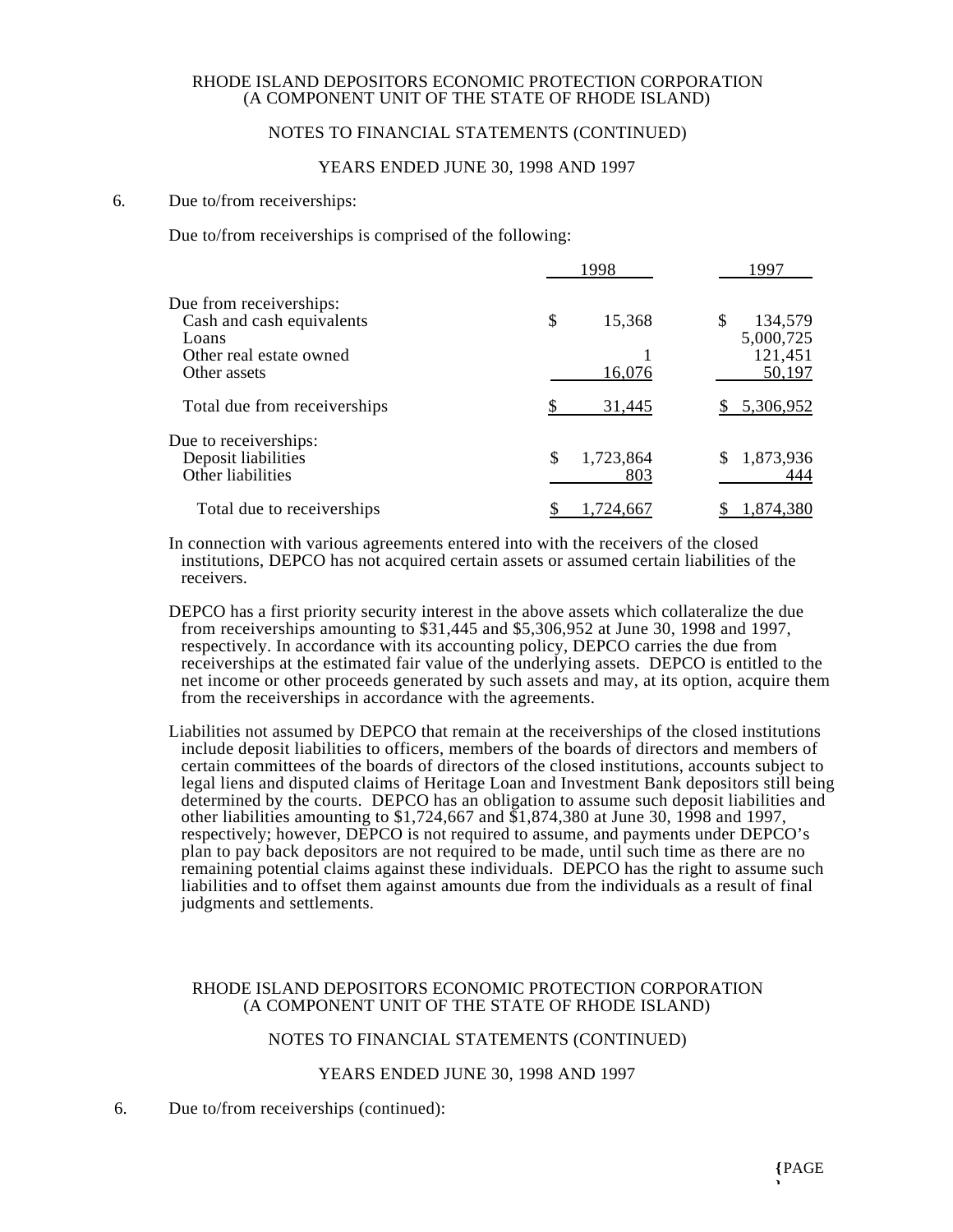During 1998 and 1997, approximately \$127,100 and \$1,993,000, respectively, was transferred from due to receivership for deposit liabilities to DEPCO, of which, approximately \$22,400 and \$78,000, respectively, was offset against loans to those individuals, and the remaining amount subsequently paid to depositors.

Under the agreements, DEPCO has the right to put back to the receiverships any other real estate owned or loans collateralized by real estate with environmental concerns.

7. State sales tax appropriations:

Subject to the conditions disclosed below, DEPCO is entitled by statute to a portion of the State's sales tax revenue (six-tenths of one percent within the existing state sales tax rate). For the fiscal years ended June 30, 1998 and 1997, the portion of State sales tax appropriated for DEPCO amounted to \$49,755,341 and \$45,874,508, respectively. During 1997, the Rhode Island General Assembly enacted legislation that required DEPCO to return excess sales tax not to exceed \$15,000,000 of the fiscal year 1998 and \$15,800,000 of the fiscal year 1997 sales tax appropriation that was available after paying debt service on the Special Obligation Bonds. Accordingly, state sales tax appropriations receivable at June 30, 1997 is reported net of amounts due to the State of \$5,194,571.

Payment of the dedicated portion of the State sales tax to DEPCO requires an annual appropriation by the General Assembly. The General Assembly is not legally bound or obligated to make such appropriations. The State budget for fiscal 1999, as enacted by the General Assembly and signed by the Governor, includes an appropriation of six-tenths of one percent within the existing sales tax rate of the State sales tax for deposit to DEPCO's Special Revenue Fund. This 1999 appropriation is estimated at \$52,500,000.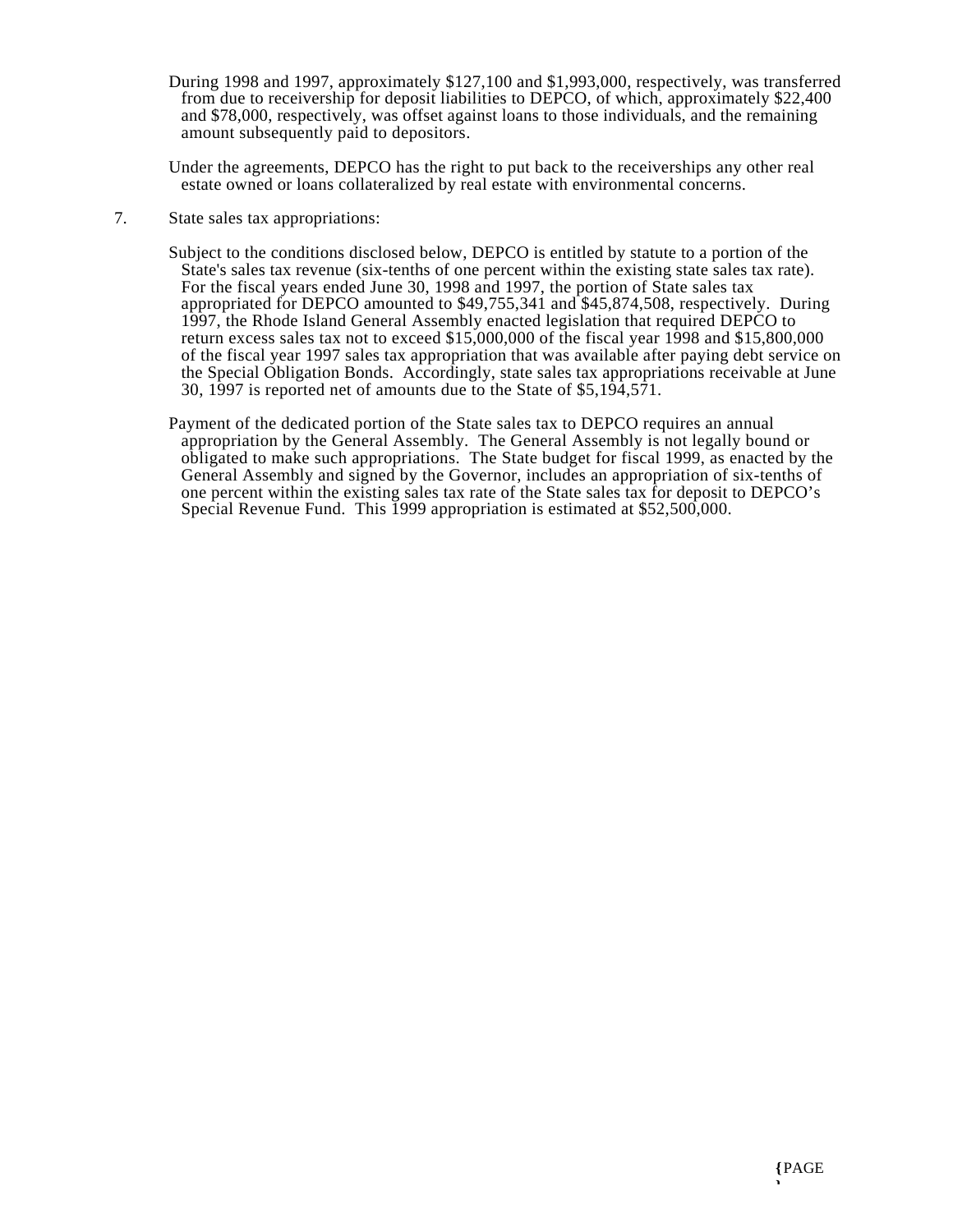## NOTES TO FINANCIAL STATEMENTS (CONTINUED)

## YEARS ENDED JUNE 30, 1998 AND 1997

# 8. Bonds payable:

Bonds payable at June 30, 1998 and 1997 are comprised of the following:

|                                                                                                                                                                                                                           | 1998                     | 1997                     |
|---------------------------------------------------------------------------------------------------------------------------------------------------------------------------------------------------------------------------|--------------------------|--------------------------|
| Special obligation bonds (continued):<br>1991 Series A:<br>6.95%-7% capital appreciation bonds plus<br>accretion of \$4,387,809 and \$3,630,945<br>at June 30, 1998 and 1997, due in varying<br>amounts to August 1, 2008 | \$11,424,733             | \$10,667,869             |
| 6.05%-6.375% serial bonds in 1998 and<br>5.95%-6.375% in 1997, due in varying amounts<br>to August 1, 2001, interest payable semiannually<br>on February 1 and August 1                                                   | 14,585,000               | 17,725,000               |
| Total 1991 Series A                                                                                                                                                                                                       | 26,009,733               | 28,392,869               |
| 1992 Series A:<br>6.55% term bonds, due in varying amounts to<br>August 1, 2007, interest payable semiannually<br>on February 1 and August 1                                                                              | 28,200,000               | 28,200,000               |
| 5.6%-6.5% serial bonds in 1998 and 5.5%-6.5%<br>in 1997, due in varying amounts to August 1,<br>2007, interest payable semiannually on<br>February 1 and August 1                                                         | 64,040,000<br>92,240,000 | 68,655,000<br>96,855,000 |
| Less discount (net of accumulated accretion of<br>\$287,095 and \$213,642 at June 30, 1999 and<br>1998, respectively)                                                                                                     | 213,629                  | 244.626                  |
| Total 1992 Series A                                                                                                                                                                                                       | 92,026,371               | 96,610,374               |

(continued)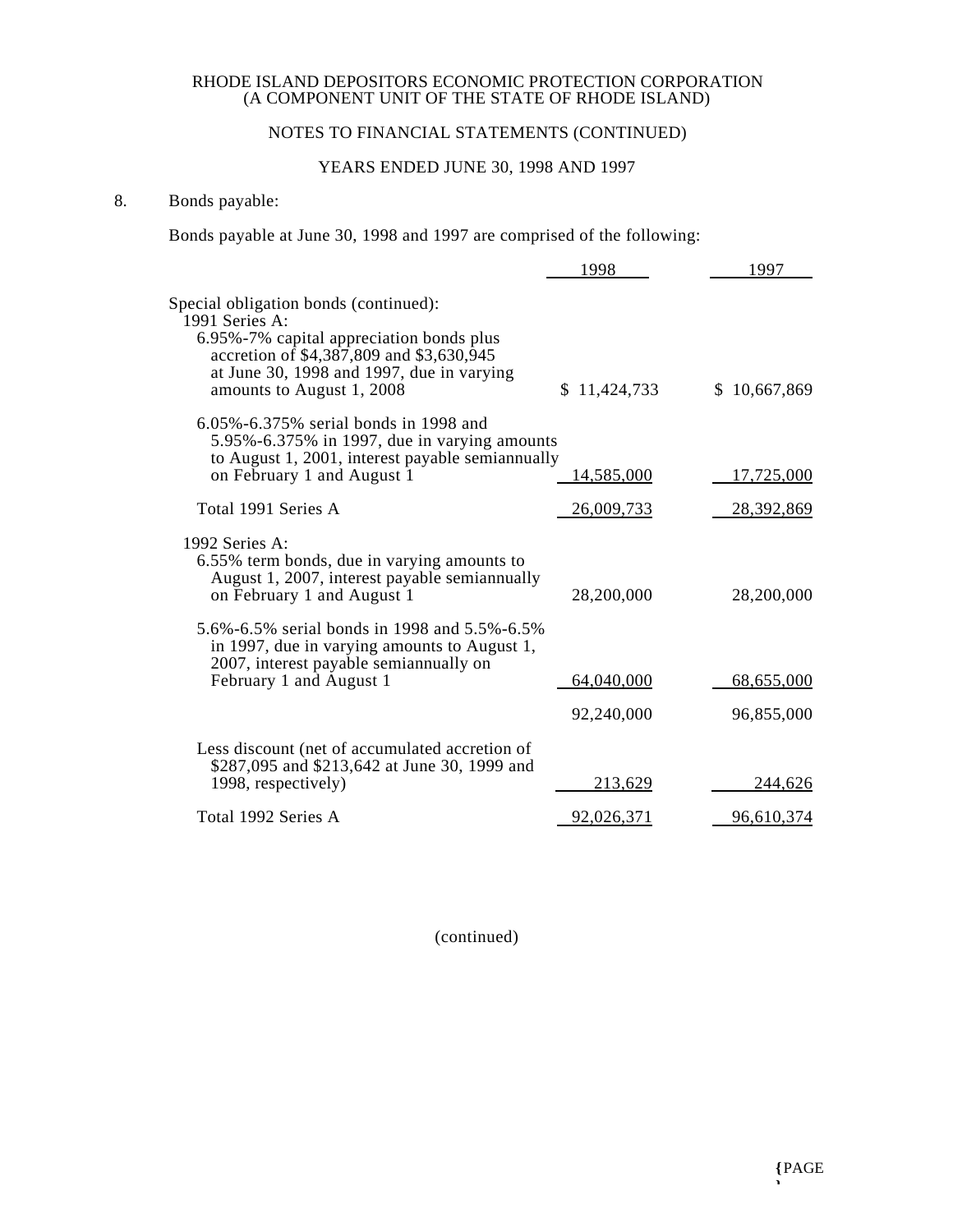# NOTES TO FINANCIAL STATEMENTS (CONTINUED)

# YEARS ENDED JUNE 30, 1998 AND 1997

# 8. Bonds payable (continued):

|                                                                                                                                                                                      | 1998                            | 1997                       |
|--------------------------------------------------------------------------------------------------------------------------------------------------------------------------------------|---------------------------------|----------------------------|
| Special obligation bonds (continued):<br>1992 Series $B$ :<br>6% term bonds due in varying amounts to<br>August 1, 2017, interest payable semiannually<br>on February 1 and August 1 |                                 | \$29,665,000               |
| 4.50%-5.70% serial bonds in 1998 and 4.3%-5.8%<br>in 1997, due in varying amounts to August 1,<br>2008, interest payable semiannually on<br>February 1 and August 1                  | 22,405,000<br>SS.<br>22,405,000 | 57, 315, 000<br>86,980,000 |
| Less discount (net of accumulated accretion of<br>\$4,959,842 and \$2,829,476 at June 30, 1998<br>and June 30, 1997 respectively)<br>Total 1992 Series B                             | 623,892<br>21,781,108           | 2,754,258<br>84, 225, 742  |
| 1993 Series A:<br>5.625%-5.875% term bonds due in varying<br>amounts to August 1, 2003, interest payable<br>semiannually on February 1 and August 1<br>87,945,000                    | 43,970,000                      |                            |
| 5.1%-5.4% serial bonds, due in varying<br>amounts to August 1, 2003, interest payable<br>semiannually on February 1 and August 1<br>2,700,000                                        | 2,700,000                       |                            |
|                                                                                                                                                                                      | 46,670,000                      | 90,645,000                 |
| Less discount (net of accumulated accretion of<br>\$84,665 and \$65,304 at June 30, 1998<br>and June 30, 1997 respectively)                                                          | 17,522                          | 36,883                     |
| Total 1993 Series A                                                                                                                                                                  | <u>46,652,478</u>               | 90,608,117                 |
| Total bonds payable                                                                                                                                                                  | \$186,469,690                   | \$299,837,102              |
|                                                                                                                                                                                      |                                 |                            |

(continued)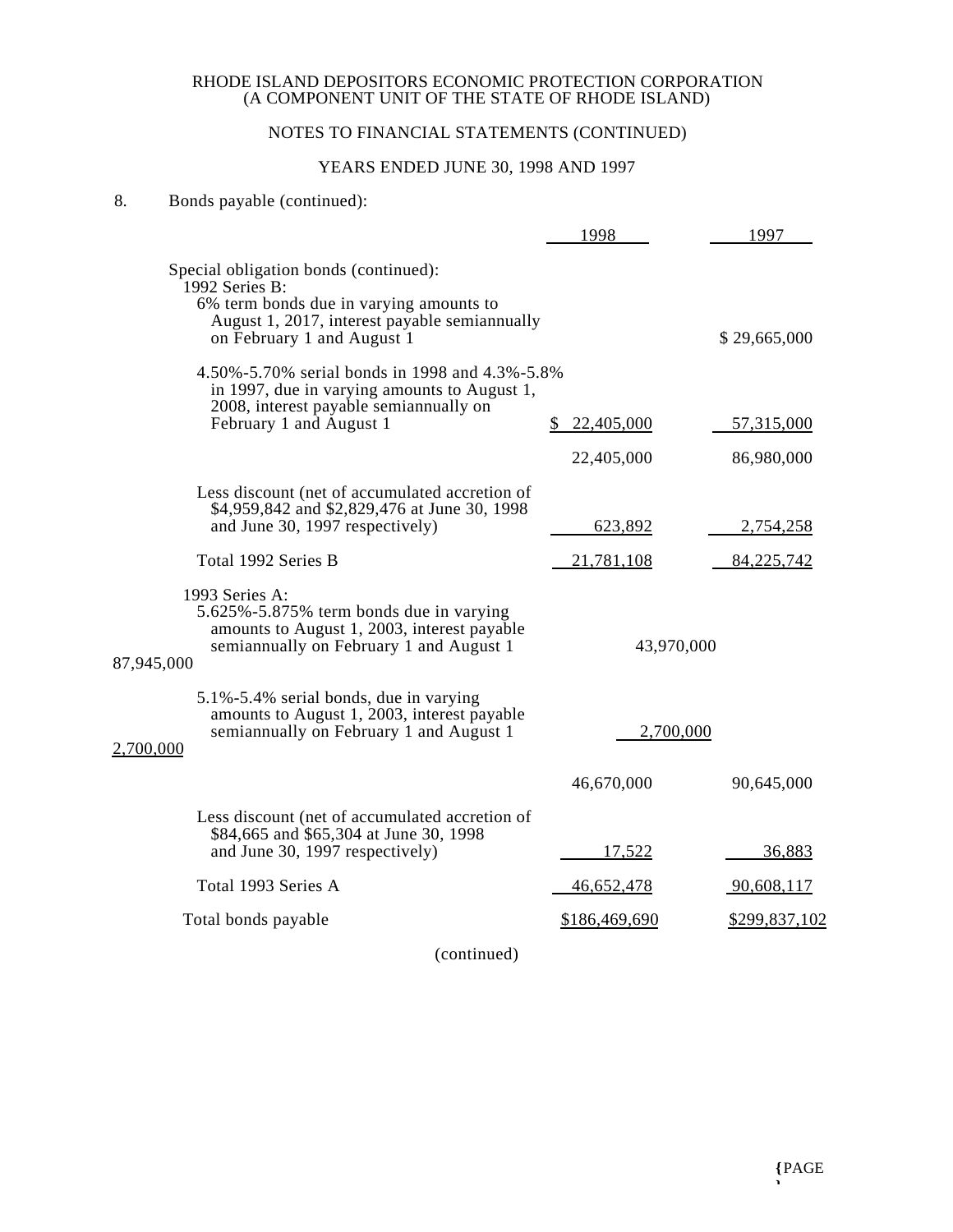## NOTES TO FINANCIAL STATEMENTS (CONTINUED)

## YEARS ENDED JUNE 30, 1998 AND 1997

## 8. Bonds payable (continued):

The following is a schedule of debt service requirements to maturity (principal and interest), including sinking fund requirements, for bonds outstanding on June 30, 1998:

| Fiscal year ending June 30,                   | Principal       | Interest     | Total                          |
|-----------------------------------------------|-----------------|--------------|--------------------------------|
| Special obligation bonds:                     |                 |              |                                |
| 1999                                          | \$<br>8,900,000 | \$10,287,490 | \$19,187,490                   |
| 2000                                          | 9,400,000       | 9,761,170    | 19,161,170                     |
| 2001                                          | 10,545,000      | 9,176,266    | 19,721,266                     |
| 2002                                          | 11,205,000      | 8,527,888    | 19,732,888                     |
| 2003                                          | 11,880,000      | 7,856,770    | 19,736,770                     |
| 2004                                          | 12,550,000      | 7,161,571    | 19,711,571                     |
| 2005                                          | 13,270,000      | 6,413,198    | 19,683,198                     |
| 2006                                          | 10,865,683      | 8,930,631    | 19,796,314                     |
| 2007                                          | 11,291,868      | 8,488,944    | 19,780,812                     |
| 2008                                          | 11,748,334      | 8,007,490    | 19,755,824                     |
| 2009                                          | 12,271,039      | 7,458,868    | 19,729,907                     |
| 2010                                          | 10,415,000      | 3,226,669    | 13,641,669                     |
| 2011                                          | 11,080,000      | 2,531,094    | 13,611,094                     |
| 2012                                          | 11,805,000      | 1,825,097    | 13,630,097                     |
| 2013                                          | 12,495,000      | 1,119,094    | 13,614,094                     |
| 2014                                          | 13,215,000      | 379,931      | 13,594,931                     |
| Total special obligation bonds<br>284,089,095 | \$182,936,924   |              | \$101,152,171<br>$\mathcal{E}$ |

Early retirement of the special obligation bonds could result in reduced interest costs.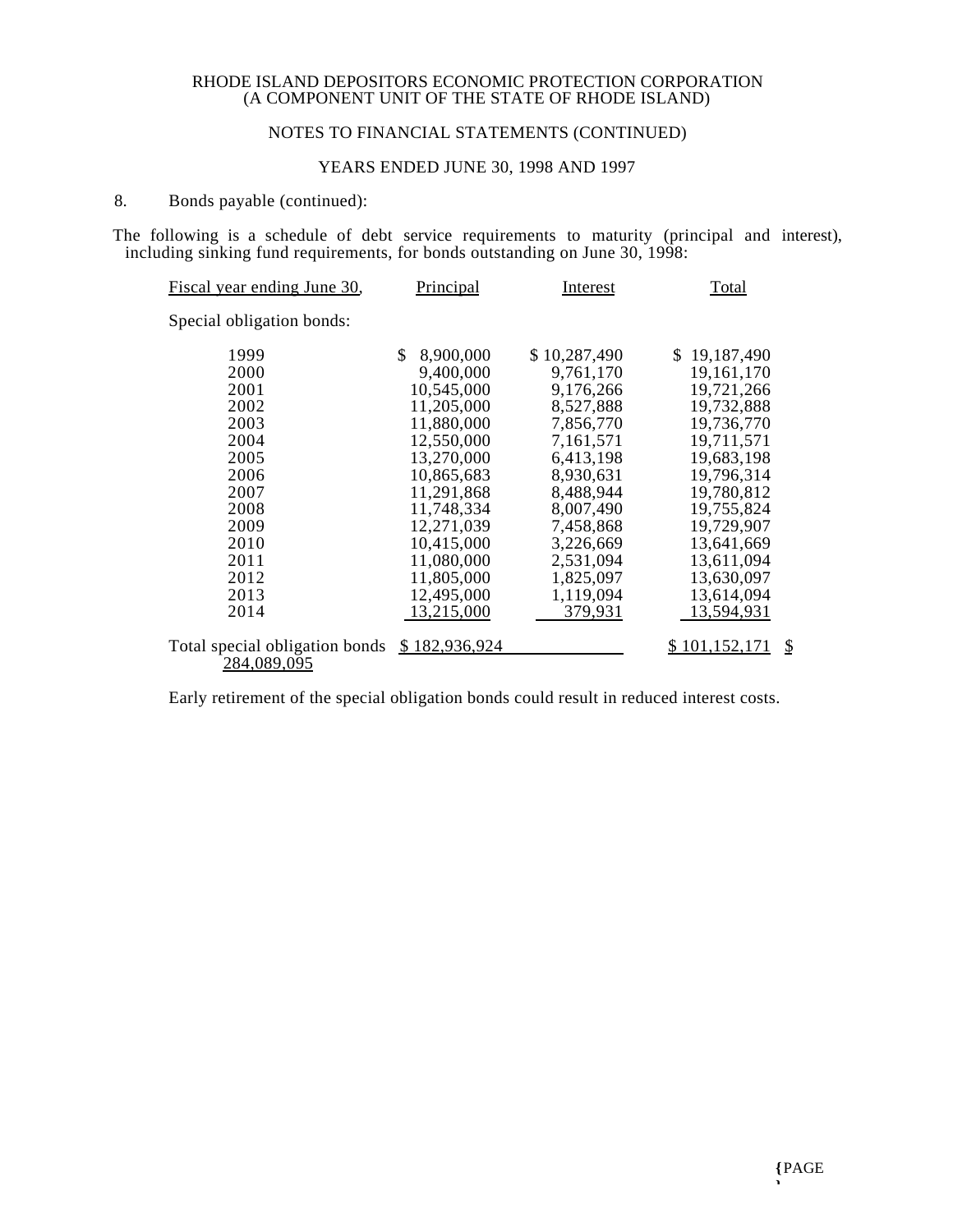### NOTES TO FINANCIAL STATEMENTS (CONTINUED)

### YEARS ENDED JUNE 30, 1998 AND 1997

#### 8. Bonds payable (continued):

The following is a summary of the changes in the par value of bonds payable for the year ended June 30, 1998:

| 1998 | Description                 | 1997<br>July 1. | Payments  | Defeased bonds | June 30.      |
|------|-----------------------------|-----------------|-----------|----------------|---------------|
|      | Special obligation<br>bonds | \$299,241,924   | 8,425,000 | 107,880,000    | \$182,936,924 |

DEPCO has issued \$149,996,924 of 1991 Series A special obligation bonds; \$306,470,000 of 1992 Series A special obligation bonds; \$138,835,000 of 1992 Series B special obligation bonds; and \$206,635,000 of 1993 Series A special obligation bonds (collectively, the special obligation bonds). The special obligation bonds not defeased (see Note 9) are payable from monies deposited into a debt service fund held by DEPCO and pledged for the payment of the special obligation bonds. The repayment of the special obligation bonds not defeased is funded through a portion of the State's sales tax (see Notes 4 and 7).

- A reserve fund was required to be funded at the time of issuance of each of the special obligation bonds in an amount equal to 50 percent of maximum annual debt service for each of the special obligation bonds. The funding requirement was satisfied by delivery to the trustee of a surety bond issued by the Municipal Bond Investors Assurance Corporation and Financial Security Assurance Corporation. If a drawing is made on the surety bonds or if there is otherwise a deficiency in the reserve fund, DEPCO is required to repay the amount paid through the surety or to otherwise restore such deficiency within 90 days from any sales tax appropriations.
- Payments of principal to bondholders (including sinking fund installments), interest on, and the accreted value of the special obligation bonds are further collateralized by a financial guaranty insurance policy issued by the Municipal Bond Investors Assurance Corporation. The financial guaranty insurance policy insures the payment when due of regularly scheduled payments of principal (including sinking fund installments) and interest on the special obligation bonds.

The 1991 Series A capital appreciation bonds cannot be redeemed prior to maturity.

The 1992 Series A serial special obligation bonds maturing on August 1, 1998 through August 1, 2007 are not subject to redemption.

The 1992 Series B serial special obligation serial bonds maturing on or before August 1, 2008 are not subject to optional redemption before their respective maturity dates.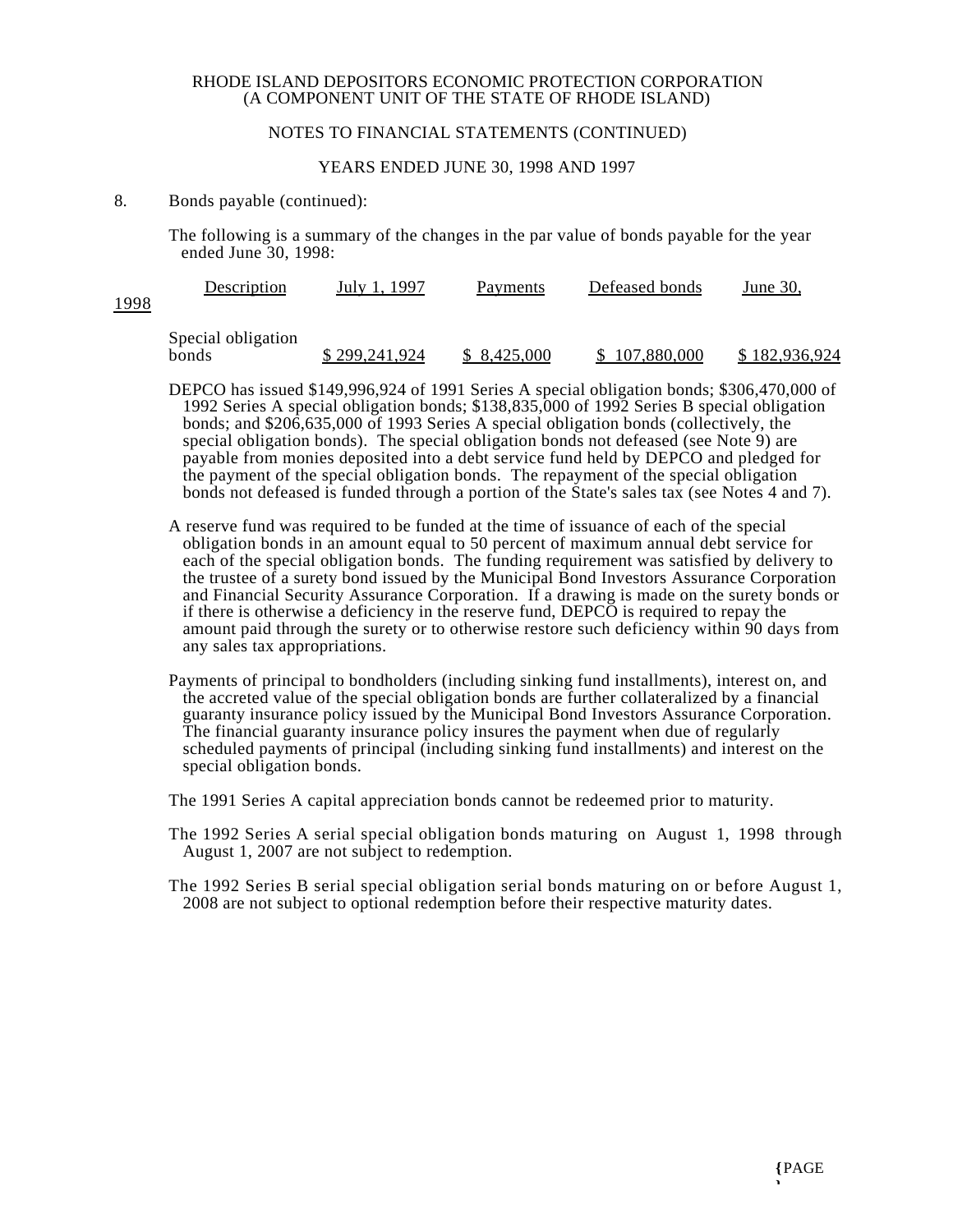### NOTES TO FINANCIAL STATEMENTS (CONTINUED)

### YEARS ENDED JUNE 30, 1998 AND 1997

## 8. Bonds payable (continued):

The 1993 Series A bonds are not subject to optional redemption. Certain of the term bonds are subject to mandatory sinking fund payments; however, with the exception of such mandatory sinking fund payments, the 1993 Series A bonds are not subject to redemption prior to their respective maturity dates.

The amount of special obligation bonds may not exceed, in the aggregate, an amount such that the aggregate maximum annual debt service payment for principal and interest on the outstanding special obligation bonds, calculated at the time of the current issuance of any such bonds, exceeds the proceeds from six-tenths of one percent within the existing state sales tax rate.

The special obligation bonds are not deemed to be a debt, obligation or a pledge of the full faith and credit of the State.

#### 9. Defeasance of debt:

Defeased bonds - 1998:

During the fiscal year ended June 30, 1998, DEPCO purchased U.S. Government securities which were deposited into an irrevocable trust with an escrow agent to provide for all future debt service on \$63,905,000 of the 1992 Series B special obligation bonds and \$43,975,000 of the 1993 Series A special obligation bonds as follows:

|                          | 1992 Series B   | 1993 Series A |
|--------------------------|-----------------|---------------|
| Term bonds maturing 2010 | 6,100,000<br>\$ |               |
| Term bonds maturing 2011 | 6,455,000       |               |
| Term bonds maturing 2012 | 6,825,000       |               |
| Term bonds maturing 2013 | 7,220,000       |               |
| Term bonds maturing 2014 | 7,640,000       |               |
| Term bonds maturing 2015 | 8,085,000       | \$13,975,000  |
| Term bonds maturing 2016 | 8,570,000       | 14,780,000    |
| Term bonds maturing 2017 | 9,080,000       | 15,220,000    |
| Term bonds maturing 2018 | 3,930,000       |               |
|                          | 63,905,000      | \$43,975,000  |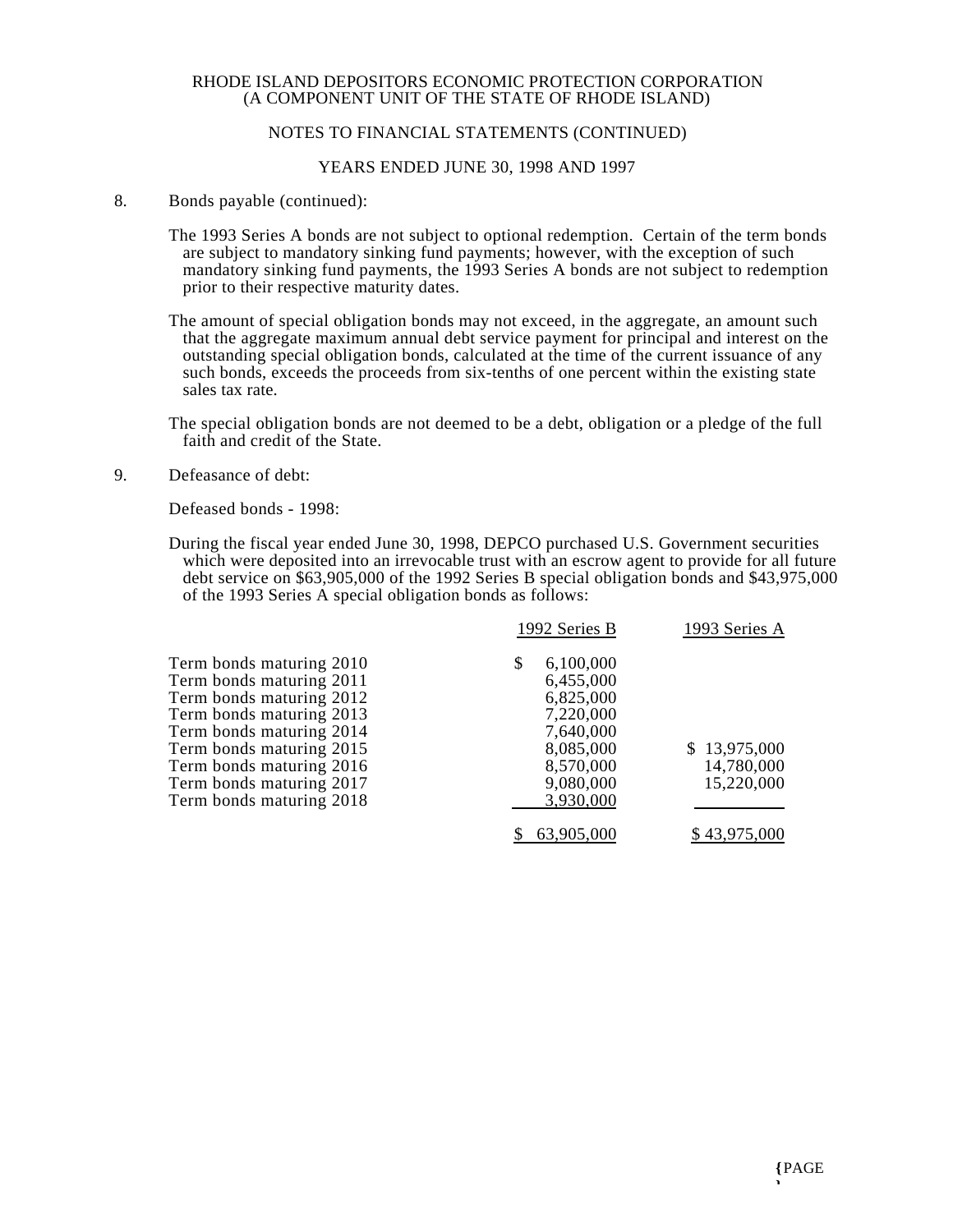### NOTES TO FINANCIAL STATEMENTS (CONTINUED)

### YEARS ENDED JUNE 30, 1998 AND 1997

9. Defeasance of debt (continued):

Defeased bonds - 1998 (continued):

These bonds are considered defeased " in- substance," and the liability has been removed from the statement of assets, liabilities and fund deficit. The defeasance was funded through the liquidation of assets, net settlements and excess State sales tax.

The defeasance resulted in the recognition of an accounting loss of \$4,190,180. DEPCO reduced its aggregated principal and interest payments by approximately \$216,837,000 over the next 20 years.

Defeased bonds - 1997:

During the fiscal year ended June 30, 1997, DEPCO purchased U.S. Government securities which were deposited into an irrevocable trust with an escrow agent to provide for all future debt service on \$41,315,000 of the 1993 Series A special obligation bonds as follows:

| Term bonds maturing 2019 | \$5,000,000 |
|--------------------------|-------------|
| Term bonds maturing 2020 | 6,665,000   |
| Term bonds maturing 2021 | 7,650,000   |
| Term bonds maturing 2022 | 22,000,000  |
|                          |             |

#### \$ 41,315,000

- These bonds are considered defeased "in-substance," and the liability has been removed from the statement of assets, liabilities and fund deficit. The defeasance was funded through the liquidation of assets, the released portion of the AMRESCO escrow reserve and net settlements.
- The defeasance resulted in the recognition of an accounting gain of \$42,918. DEPCO reduced its aggregated principal and interest payments by approximately \$103,394,000 over the next 26 years.
- At June 30, 1998, \$513,400,000 of DEPCO's special obligation bonds outstanding are considered defeased "in-substance." The trust account holding assets for all future debt service on these bonds and the liability for these bonds are not included in DEPCO's financial statements.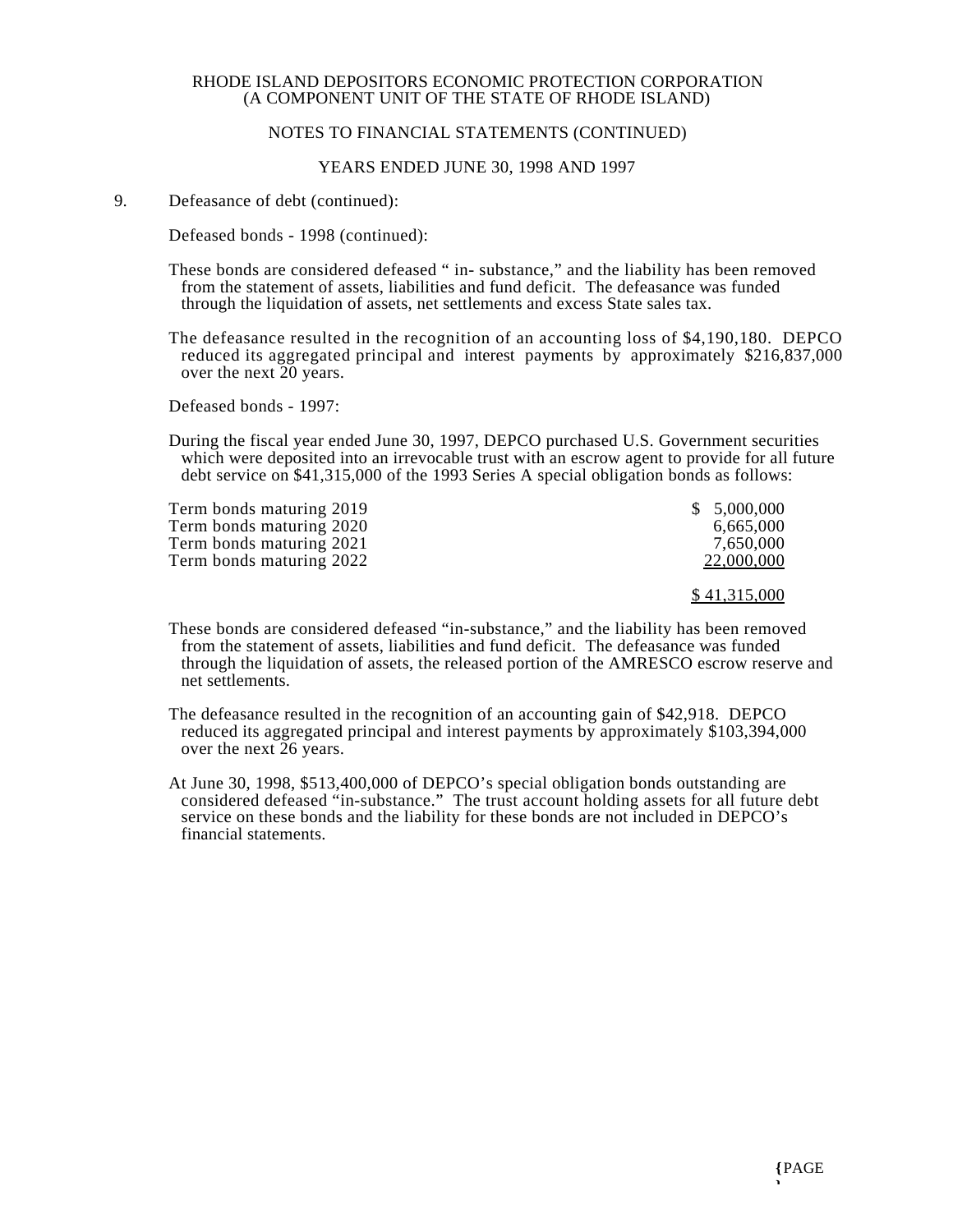## NOTES TO FINANCIAL STATEMENTS (CONTINUED)

### YEARS ENDED JUNE 30, 1998 AND 1997

#### 10. Deferred compensation arrangements:

On March 31, 1994, DEPCO established an IRA-Simplified Pension Plan (IRA-SEP) for its employees. IRA-SEP is a defined contribution plan. Eligible for IRA-SEP are all employees who have worked at DEPCO for a period of at least six months in the preceding two calendar years, or have performed services during at least three of the preceding five years. Each eligible employee is entitled to select their fiduciary trustee who will be responsible for handling the IRASEP. DEPCO's contribution to the IRA-SEP is based on a percentage of each employee's compensation (up to \$150,000 annually), which is voted on by the Board of Directors annually. For the years ended June 30, 1998 and 1997, DEPCO contributed approximately \$209,200 and \$217,500, respectively, to the IRA-SEP.

#### 11. Fund deficit:

Fund deficit is comprised of the following at June 30, 1998 and 1997:

|                                                                           |                    | 997                |
|---------------------------------------------------------------------------|--------------------|--------------------|
| Cumulative excess of expenses over revenue from<br>liquidation activities | \$ (357, 228, 474) | \$ (433, 430, 605) |
| Cumulative net operating transfers, state sales<br>tax appropriations     | 244, 183, 131      | 209, 427, 790      |
|                                                                           | \$(113,045,343)    | \$ (224,002,815)   |

12. Other communications and contingencies:

DEPCO is subject to legal proceedings and claims which have arisen in the ordinary course of its business and have not been finally adjudicated. These actions, when ultimately concluded and determined, will not, in the opinion of management, have a material adverse effect upon the financial position of DEPCO.

DEPCO is pursuing claims and causes of action against a number of parties associated with or doing business for the failed institutions and RISDIC. These cases and other potential claims are currently being investigated and will be pursued by DEPCO; however, no estimates can be given with respect to the amount of the recoveries, if any, which may be achieved.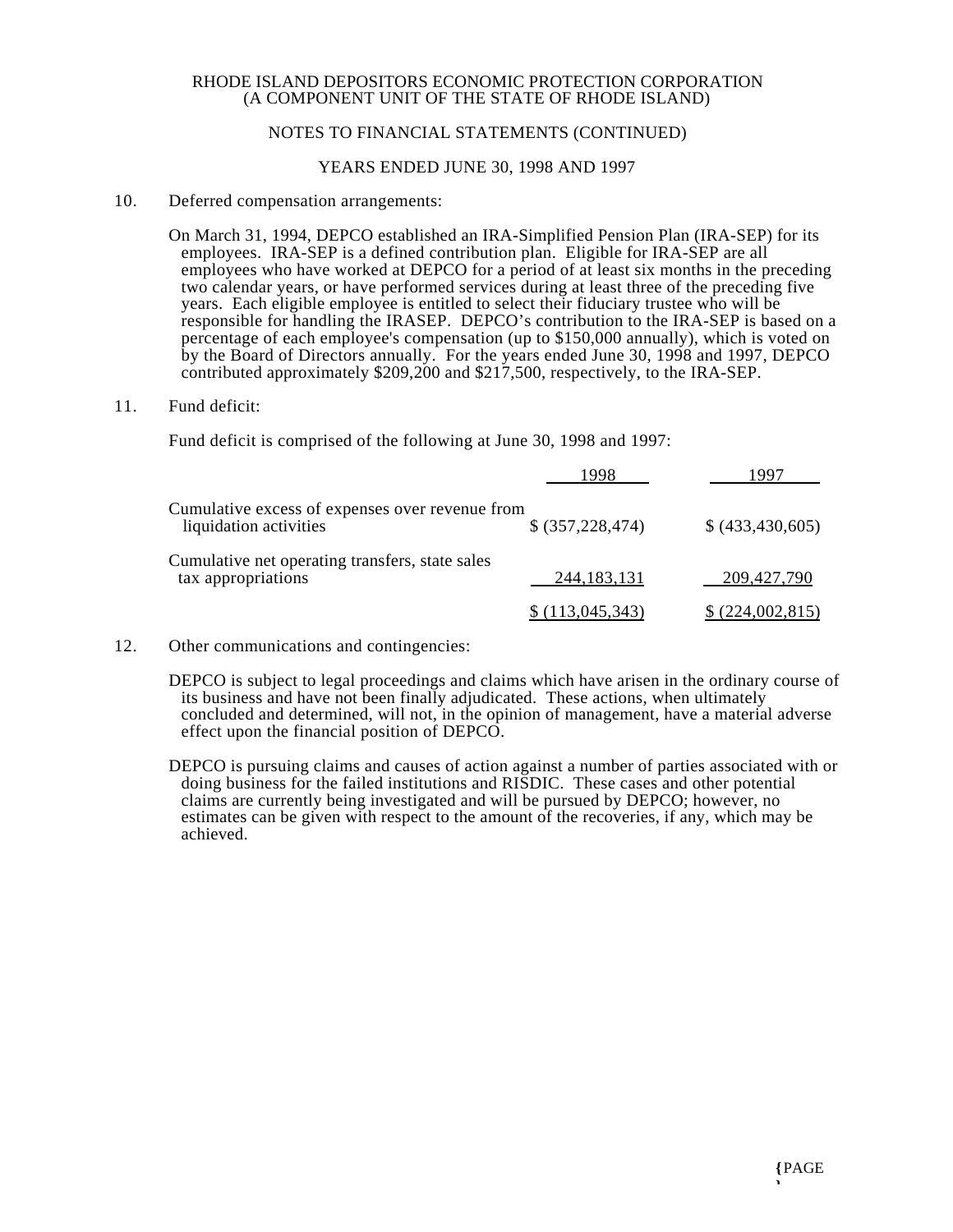## NOTES TO FINANCIAL STATEMENTS (CONTINUED)

### YEARS ENDED JUNE 30,1998 AND 1997

#### 12. Other commitments and contingencies (continued):

DEPCO has available a \$3,000,000 line of credit agreement with Citizens Bank. This line of credit agreement expires on November 30, 1998. Certain assets of DEPCO are pledged as collateral for any borrowings under this agreement. At June 30, 1998 and 1997, no amounts are outstanding under this line of credit agreement.

DEPCO is obligated, upon termination of the corporation, to return to the State title to all funds and other properties owned by it as a result of its activities as defined in Chapter 42-116 of the Rhode Island General Laws which remain after provision for the payment or satisfaction of all bonds, and other obligations of the corporation.

#### 13. Settlements, net:

During the year ended June 30, 1998, DEPCO settled several professional malpractice suits. The settlements, net of attorney fees and costs of \$16,347,173, totaled \$89,331,196.

During the year ended June 30, 1997, DEPCO settled litigation against various directors and officers of certain failed institutions and RISDIC, and settled a professional malpractice suit. The settlements, net of attorney fees and costs of \$3,009,163, totaled \$12,769,020.

#### 14. Year 2000 costs:

Because many computerized systems use only two digits to record the year in date fields (for example, the year 1998 is recorded as 98), such systems may not be able to accurately process dates ending in the year 2000 and after.

DEPCO's general ledger and accounts payable software has been upgraded to Year 2000 compliance by the provider at no cost. DEPCO's loan servicing agent, NCR, has represented to DEPCO that it is currently Year 2000 compliant. The changes instituted by NCR to comply with Year 2000 needs require DEPCO to upgrade some of its computer hardware. The cost of the new equipment is estimated at \$50,000.

#### 15. Subsequent events:

On August 27, 1998, DEPCO defeased \$25,710,000 of principal balances of the 1993 Series A Special Obligation Bonds.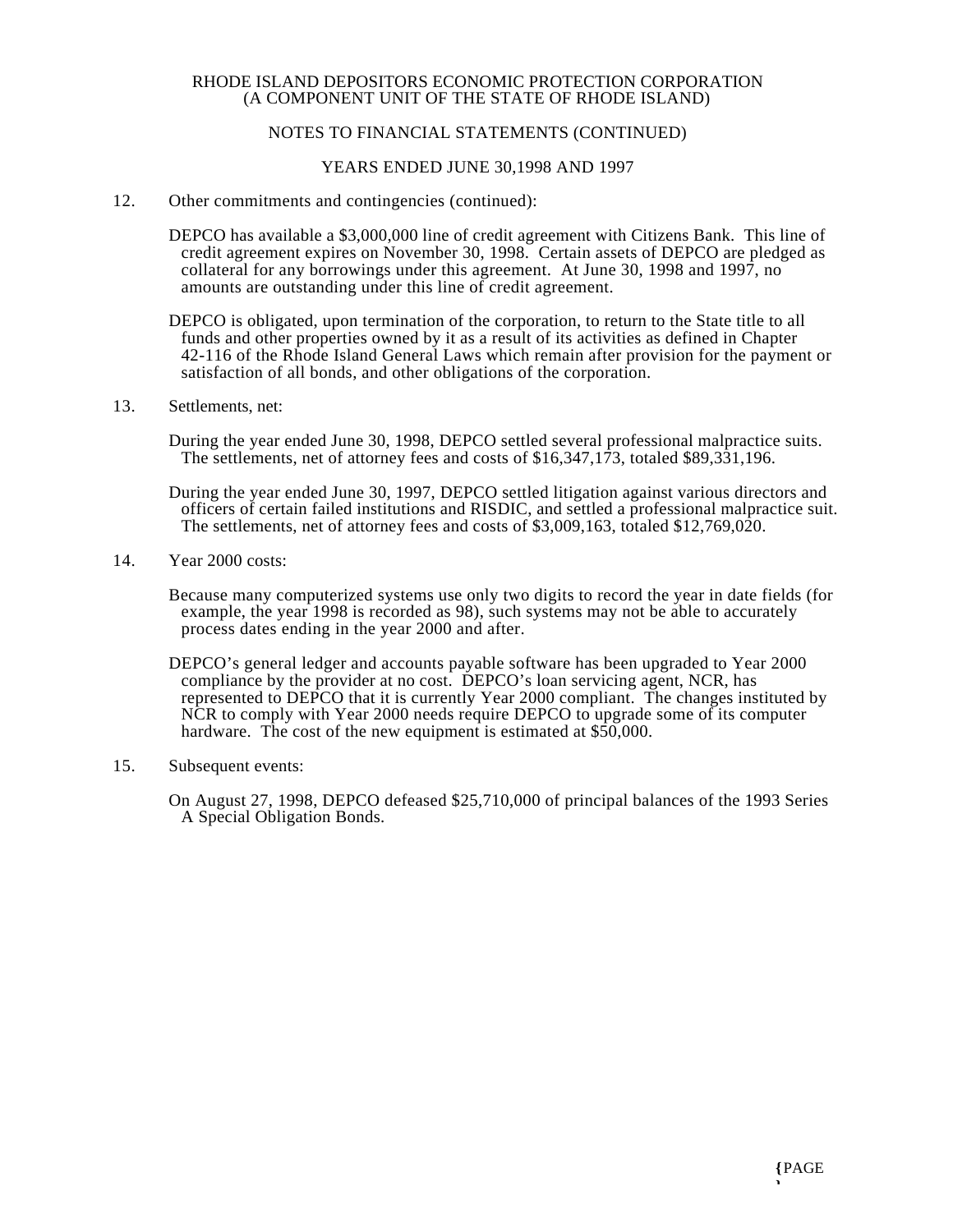#### **Independent Auditor's Report on Compliance and on Internal Control over Financial Reporting in Accordance with Government Auditing Standards**

Joint Committee on Legislative Services, General Assembly, State of Rhode Island and Providence Plantations and Board of Directors of the Rhode Island Depositors Economic Protection Corporation

We have audited the financial statements of the Rhode Island Depositors Economic Protection Corporation (DEPCO), a component unit of the State of Rhode Island and Providence Plantations, (the State) as of and for the year ended June 30, 1998, and have issued our report thereon dated September 16, 1998, which contained an explanatory paragraph related to DEPCO's dependence upon annual State sales tax appropriations. We conducted our audit in accordance with generally accepted auditing standards and the standards applicable to financial audits contained in Government Auditing Standards issued by the Comptroller General of the United States.

#### Compliance

As part of obtaining reasonable assurance about whether DEPCO's financial statements are free of material misstatement, we performed tests of its compliance with certain provisions of laws, regulations and contracts, noncompliance with which could have a direct and material effect on the determination of financial statement amounts. However, providing an opinion on compliance with those provisions was not an objective of our audit and, accordingly, we do not express such an opinion. The results of our tests disclosed no instances of noncompliance that are required to be reported under Government Auditing Standards.

#### Internal Control over Financial Reporting

In planning and performing our audit, we considered DEPCO's internal control over financial reporting in order to determine our auditing procedures for the purpose of expressing our opinion on the financial statements and not to provide assurance on the internal control over financial reporting. Our consideration of the internal control over financial reporting would not necessarily disclose all matters in the internal control over financial reporting that might be material weaknesses. A material weakness is a condition in which the design or operation of one or more of the internal control components does not reduce to a relatively low level the risk that misstatements in amounts that would be material in relation to the financial statements being audited may occur and not be detected within a timely period by employees in the normal course of performing their assigned functions. We noted no matters involving the internal control over financial reporting and its operation that we consider to be material weaknesses.